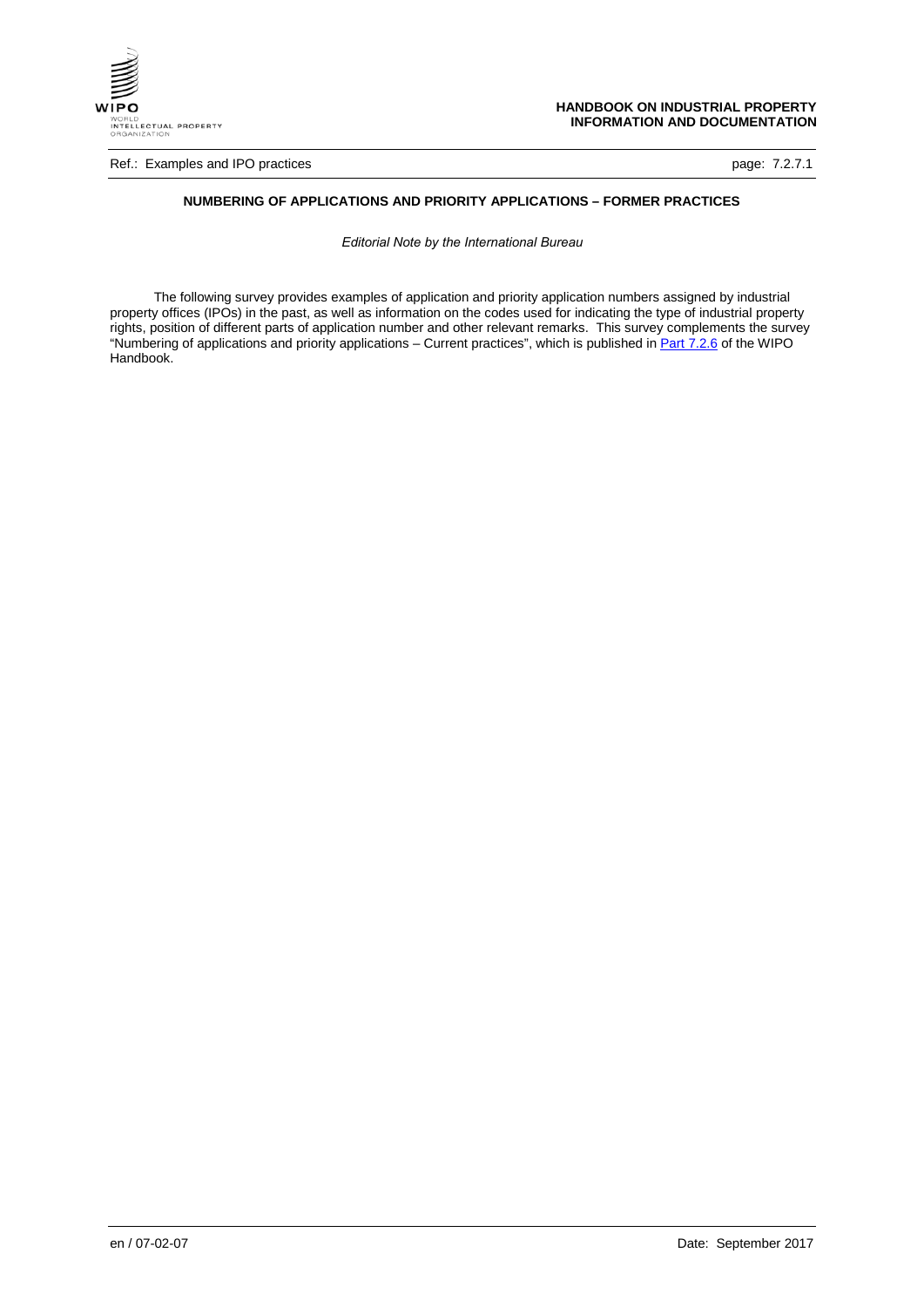

Ref.: Examples and IPO practices **page: 7.2.7.2** 

## **NUMBERING OF APPLICATIONS AND PRIORITY APPLICATIONS – FORMER PRACTICES**

*Document prepared by the Secretariat*

| Country<br>or<br>Organization | <b>Example of</b><br><b>Application</b><br><b>Number</b>                                                                                                                             | Recommended<br><b>Presentation in</b><br><b>Abbreviated Form</b><br>as a Priority<br><b>Application</b><br><b>Number</b> | <b>Remarks</b>                                                                                                                                                                                                                                                                                                                                                                                                                                                                                                                                                                                                                                                                                                                                   |
|-------------------------------|--------------------------------------------------------------------------------------------------------------------------------------------------------------------------------------|--------------------------------------------------------------------------------------------------------------------------|--------------------------------------------------------------------------------------------------------------------------------------------------------------------------------------------------------------------------------------------------------------------------------------------------------------------------------------------------------------------------------------------------------------------------------------------------------------------------------------------------------------------------------------------------------------------------------------------------------------------------------------------------------------------------------------------------------------------------------------------------|
| AU<br><b>AUSTRALIA</b>        | 69179/91<br>10611/92<br>39945/89                                                                                                                                                     | 69179/91<br>10611/92<br>39945/89                                                                                         | Used from January 1, 1989, to July 5, 2002<br>for: Patents, International applications filed under the PCT (PCT<br>international phase), International patent applications under the<br>PCT (PCT applications in the national phase)                                                                                                                                                                                                                                                                                                                                                                                                                                                                                                             |
|                               |                                                                                                                                                                                      |                                                                                                                          | Used from January 1, 1989, to May 23, 2001<br>for: Innovation/simple/short-term/petty patent applications<br>(Innovations)                                                                                                                                                                                                                                                                                                                                                                                                                                                                                                                                                                                                                       |
|                               | Year designation:<br>$\overline{\phantom{0}}$<br>Serial number:<br>Code for internal use:<br>Control number/Check digit:<br>Further remarks:<br>numbering system<br>Note:<br>number. | Description: In the above examples<br>Code for the type of IP rights: N/A<br>calendar<br>N/A<br>N/A                      | 69179/91 is a patent application filed directly at IPAU in 1990<br>10611/92 - patent application filed directly at IPAU in 1992<br>39945/89 - petty Patent application filed directly at IPAU in 1989<br>2 digits in positions 6-7 indicate the year of filing according to Gregorian<br>fixed length of 5 digits in positions 1 to 5.<br>Machine–readable presentation of application numbers is the same as print presentation described above.<br>Slash separates the main body of application number from the year of filing.<br>Code for the type of IP rights hadn't been used by IP Australia before it moved to 10 digit application<br>Separators used (slash) are not counted for defining the position of elements of the application |
| <b>AU</b><br><b>AUSTRALIA</b> | 1991PF1774<br>1993PL6640<br>1995PN0367                                                                                                                                               | 1991PF1774<br>1993PL6640<br>1995PN0367                                                                                   | Used from January 1, 1989, to July 5, 2002<br>for: Provisional patent applications (Provisional patents)                                                                                                                                                                                                                                                                                                                                                                                                                                                                                                                                                                                                                                         |
|                               | 1999PP8031                                                                                                                                                                           | 1999PP8031                                                                                                               |                                                                                                                                                                                                                                                                                                                                                                                                                                                                                                                                                                                                                                                                                                                                                  |
|                               |                                                                                                                                                                                      | Description: In the above examples                                                                                       | 1991PF1774 - Provisional Patent application filed directly at IPAU in 1991<br>1993PL6640 - Provisional Patent application filed directly at IPAU in 1993<br>1995PN0367 - Provisional Patent application filed directly at IPAU in 1995<br>1999PP8031 - Provisional Patent application filed directly at IPAU in 1999                                                                                                                                                                                                                                                                                                                                                                                                                             |
|                               | Code for the type of IP rights: position 5<br>Provisional patent applications (Provisional patents) P<br>$\Omega$                                                                    |                                                                                                                          |                                                                                                                                                                                                                                                                                                                                                                                                                                                                                                                                                                                                                                                                                                                                                  |
|                               | Year designation:                                                                                                                                                                    | calendar                                                                                                                 | 4 digits in positions 1-4 indicate the year of filing according to Gregorian                                                                                                                                                                                                                                                                                                                                                                                                                                                                                                                                                                                                                                                                     |
|                               | Serial number:                                                                                                                                                                       |                                                                                                                          | fixed length of 4 digits in positions 7-10.                                                                                                                                                                                                                                                                                                                                                                                                                                                                                                                                                                                                                                                                                                      |
|                               | Code for internal use:<br>N/A<br>Control number/Check digit:<br>N/A                                                                                                                  |                                                                                                                          |                                                                                                                                                                                                                                                                                                                                                                                                                                                                                                                                                                                                                                                                                                                                                  |
|                               |                                                                                                                                                                                      |                                                                                                                          |                                                                                                                                                                                                                                                                                                                                                                                                                                                                                                                                                                                                                                                                                                                                                  |
|                               | Further remarks:                                                                                                                                                                     |                                                                                                                          | Machine–readable presentation of application numbers is the same as print presentation described above.                                                                                                                                                                                                                                                                                                                                                                                                                                                                                                                                                                                                                                          |
|                               | Letter at position 6 is arbitrary increasing over the course of the decades.                                                                                                         |                                                                                                                          |                                                                                                                                                                                                                                                                                                                                                                                                                                                                                                                                                                                                                                                                                                                                                  |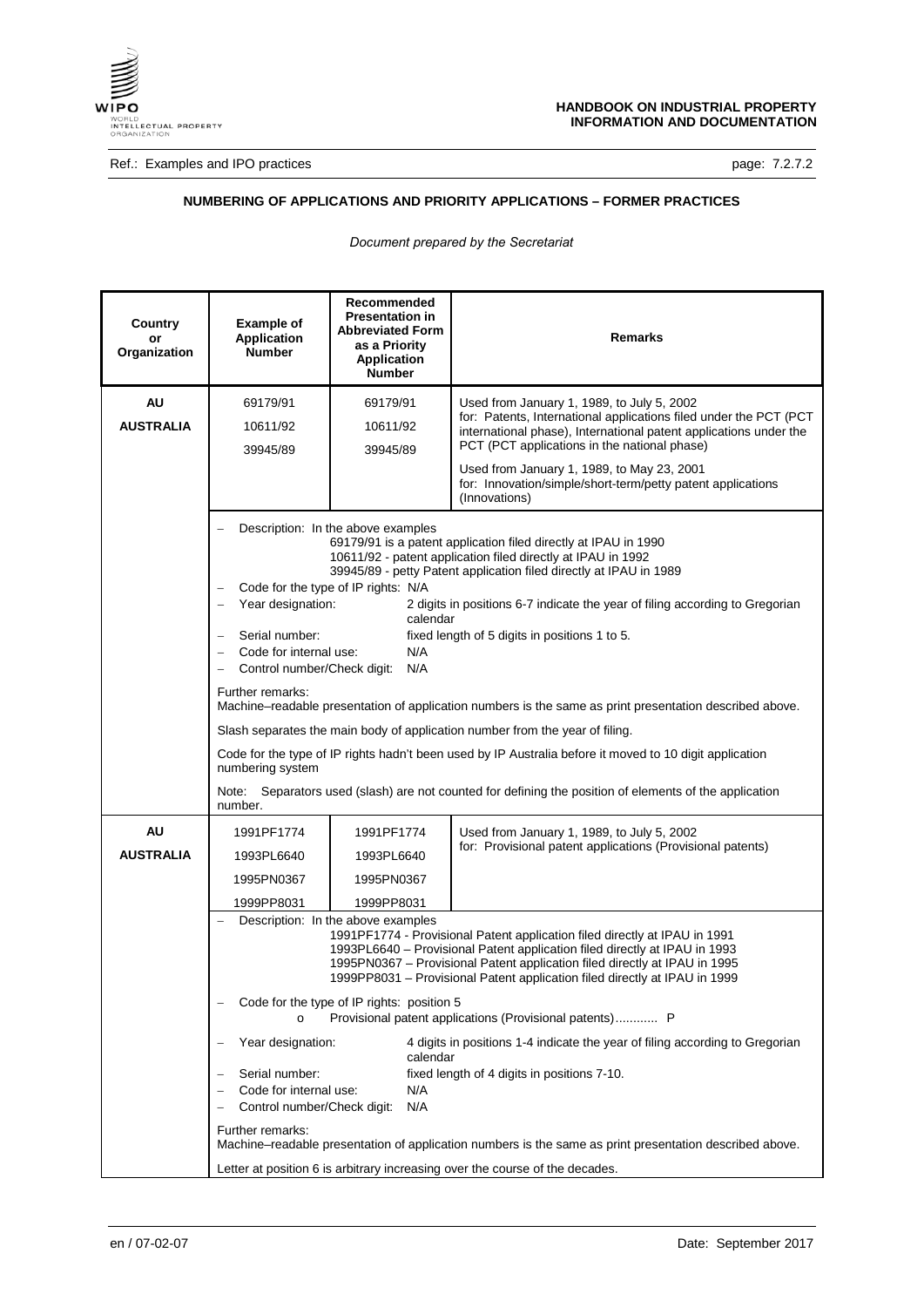

## Ref.: Examples and IPO practices **page: 7.2.7.3** page: 7.2.7.3

| Country<br>or<br>Organization | <b>Example of</b><br><b>Application</b><br><b>Number</b>                                                                                                                       | Recommended<br><b>Presentation in</b><br><b>Abbreviated Form</b><br>as a Priority<br><b>Application</b><br><b>Number</b> | <b>Remarks</b>                                                                                                                                                                                                                                                                                                                                                                                                                                                                                                       |
|-------------------------------|--------------------------------------------------------------------------------------------------------------------------------------------------------------------------------|--------------------------------------------------------------------------------------------------------------------------|----------------------------------------------------------------------------------------------------------------------------------------------------------------------------------------------------------------------------------------------------------------------------------------------------------------------------------------------------------------------------------------------------------------------------------------------------------------------------------------------------------------------|
| <b>CN</b><br><b>CHINA</b>     | 93100001.7                                                                                                                                                                     | 93100001.7                                                                                                               | Used from April 1, 1985 to September 30, 2003<br>for: Patents, Utility Models / Utility certificates, Industrial designs<br>Used from January 1993 to September 30, 2003<br>for: International patent applications under the PCT (PCT<br>applications in the national phase), International utility model<br>applications under the PCT (PCT applications in the national<br>phase)                                                                                                                                  |
|                               | $\circ$<br>$\circ$<br>$\circ$<br>$\circ$<br>$\circ$                                                                                                                            | check digit 7 filed at SIPO in 1993.<br>Code for the type of IP rights: position 3                                       | Description: In the above example 93100001.7 is a patent application with serial number 00001 and<br>International patent applications under the PCT<br>International utility model applications under the PCT<br>For PCT applications in the national phase, code 9 was used from April 1, 1994 to December 31, 1995<br>codes 8 and 9 were used from 1996 to 1997<br>code 8 was used from 1998 to October 2003                                                                                                      |
|                               | Year designation:<br>Serial number:<br>$\qquad \qquad -$<br>Code for internal use:<br>Control number/Check digit:<br>$\qquad \qquad -$<br>Further remarks:<br>Note:<br>number. | calendar.<br>N/A                                                                                                         | 2 digits in positions 1-2 indicate the year of filing according to Gregorian<br>fixed length of five digits in positions 4-8.<br>one check digit in position 9, separated by a dot. The algorithm for<br>computing the check digit was adapted by the ISO 7064:1983 (MOD11-2<br>check digit algorithm).<br>Machine–readable presentation of application numbers is the same as print presentation described above.<br>Separators used (dot) are not counted for defining the position of elements of the application |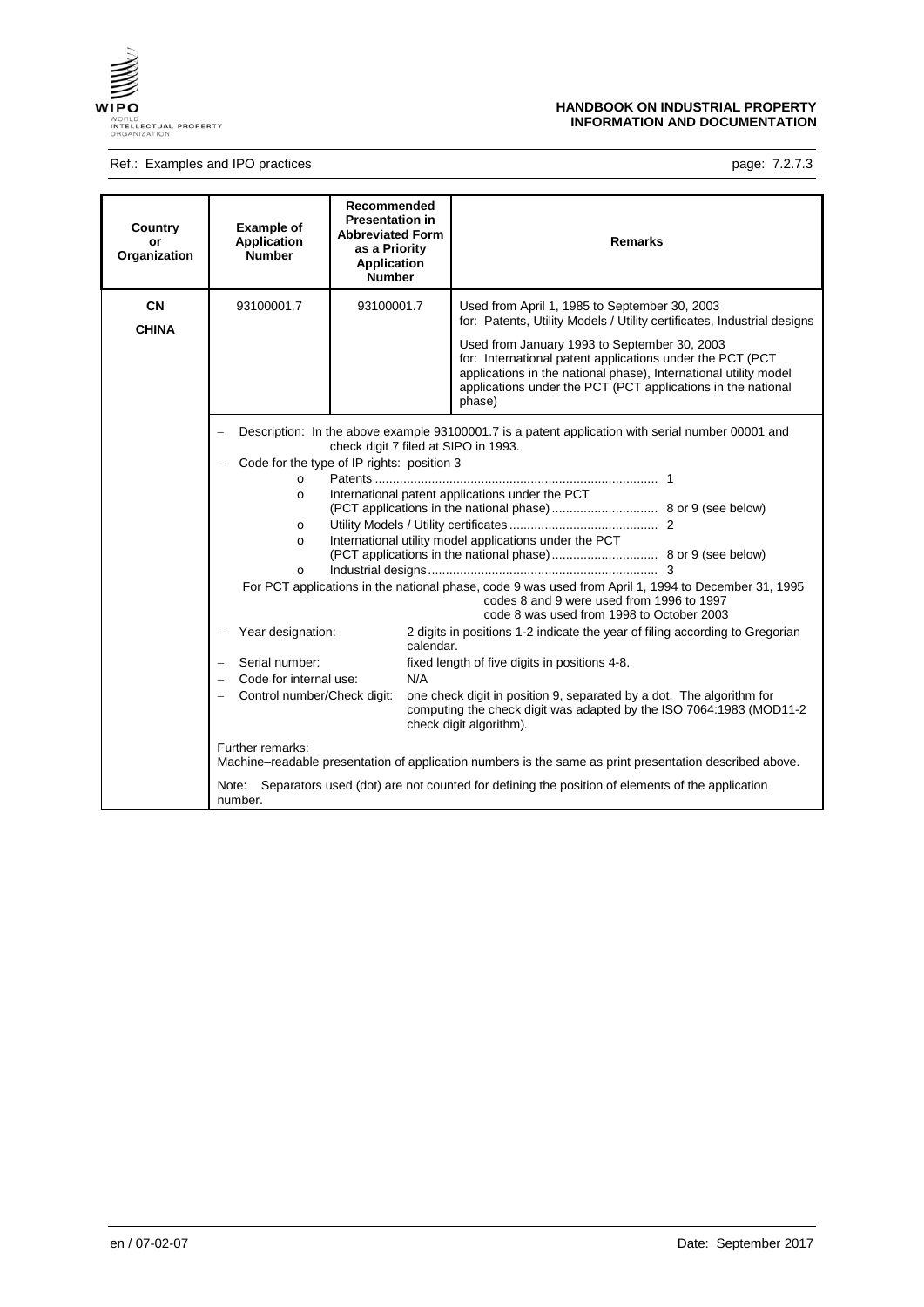

## Ref.: Examples and IPO practices **page: 7.2.7.4**

| Country<br>or<br>Organization | <b>Example of</b><br><b>Application</b><br><b>Number</b>                                                                                                                                                                                                                                                                              | Recommended<br><b>Presentation in</b><br><b>Abbreviated Form</b><br>as a Priority<br><b>Application</b><br><b>Number</b>   | Remarks                                                                                                                                                                                                                                                                                                                                                                                                                                                                                                                                                                                                                     |  |
|-------------------------------|---------------------------------------------------------------------------------------------------------------------------------------------------------------------------------------------------------------------------------------------------------------------------------------------------------------------------------------|----------------------------------------------------------------------------------------------------------------------------|-----------------------------------------------------------------------------------------------------------------------------------------------------------------------------------------------------------------------------------------------------------------------------------------------------------------------------------------------------------------------------------------------------------------------------------------------------------------------------------------------------------------------------------------------------------------------------------------------------------------------------|--|
| DE<br><b>GERMANY</b>          | Z 3 S 80015 VIII/21a1<br>S 71482                                                                                                                                                                                                                                                                                                      | Z 3 S 80015 VIII/21a1<br>S 71482                                                                                           | Used from 1877 to 1968<br>for: Patents                                                                                                                                                                                                                                                                                                                                                                                                                                                                                                                                                                                      |  |
|                               | R 41613 / 21 Wz                                                                                                                                                                                                                                                                                                                       | R 41613 / 21 Wz                                                                                                            | Used from 1891 to 1967<br>for: Utility Models / Utility certificates<br>Used from 1894 to 1994<br>for: Trademarks                                                                                                                                                                                                                                                                                                                                                                                                                                                                                                           |  |
|                               | $\Omega$<br>Year designation:<br>Serial number:                                                                                                                                                                                                                                                                                       | Description: Position 1: first letter of the applicant name<br>N/A                                                         | Position 2 and following: continuous numbering for this letter (see "Serial number", below)<br>Position 7 (before '/'): patent department (this part was present for patents after 1928)<br>Position 8 (after '/'): for patents after 1928, classification by German DPK classification<br>for trademarks: classification of goods followed by "Wz" (from German<br>"Warenzeichen" = trademark)<br>Code for the type of IP rights: only for trademarks, positions 9-10<br>variable length of 1 up to 6 digits, beginning at position 2. There are<br>separate numbering cycles for each letter in position 1.               |  |
|                               | Code for internal use:<br>Further remarks:<br>Note:<br>application number.                                                                                                                                                                                                                                                            | classification for trademarks.<br>Control number/Check digit: N/A<br>omitted and spaces were deleted, for example, R41613. | The first letter of the applicant name is coded in position 1.<br>The patent department is coded in Roman numbers before the slash ('/'), for patents<br>filed after 1928. (The patent department was probably not publically known.)<br>The classification according to the German classification (DPK) or the classification of<br>goods was coded after the slash. DPK was available for public, as well as the<br>For machine-readable presentation of trademark application numbers, the classification information was<br>Separators used (slash, space) are not counted for defining the position of elements of the |  |
| DE<br><b>GERMANY</b>          | P 18 00 001.6<br>P 44 45 678.6                                                                                                                                                                                                                                                                                                        | P 18 00 001.6<br>P 44 45 678.6                                                                                             | Used from October 1, 1968, to December 31, 1994<br>for: Patents                                                                                                                                                                                                                                                                                                                                                                                                                                                                                                                                                             |  |
|                               | P YYNNNNN.C, where "P" is the type of IP rights (patent), YY is a coded year<br>Description:<br>designation (see "Year designation" below), NNNNN is a serial number and C is a<br>control number.<br>In the above example P 18 00 001.6 - patent application filed in 1968.<br>Code for the type of IP rights: position 1<br>$\circ$ |                                                                                                                            |                                                                                                                                                                                                                                                                                                                                                                                                                                                                                                                                                                                                                             |  |
|                               | Year designation:                                                                                                                                                                                                                                                                                                                     | $68 - 50 = 18$ .                                                                                                           | positions 2-3 provide codified information about the year of filing<br>according to Gregorian calendar. The code is computed by subtracting 50<br>from the two-digit-year, i.e. the year 1968 is coded as follows:                                                                                                                                                                                                                                                                                                                                                                                                          |  |
|                               | Serial number:<br>Code for internal use:<br>Control number/Check digit:                                                                                                                                                                                                                                                               | year.<br>N/A                                                                                                               | fixed length of 5 digits in positions 4-8. The numbering restarted every<br>position 9 separated by a dot ".", the algorithm for computing the control<br>number is unknown.                                                                                                                                                                                                                                                                                                                                                                                                                                                |  |
|                               | Further remarks:<br>Machine–readable presentation of application numbers is the same as print presentation described above.<br>Separators used (dot, space) are not counted for defining the position of elements of the application<br>Note:                                                                                         |                                                                                                                            |                                                                                                                                                                                                                                                                                                                                                                                                                                                                                                                                                                                                                             |  |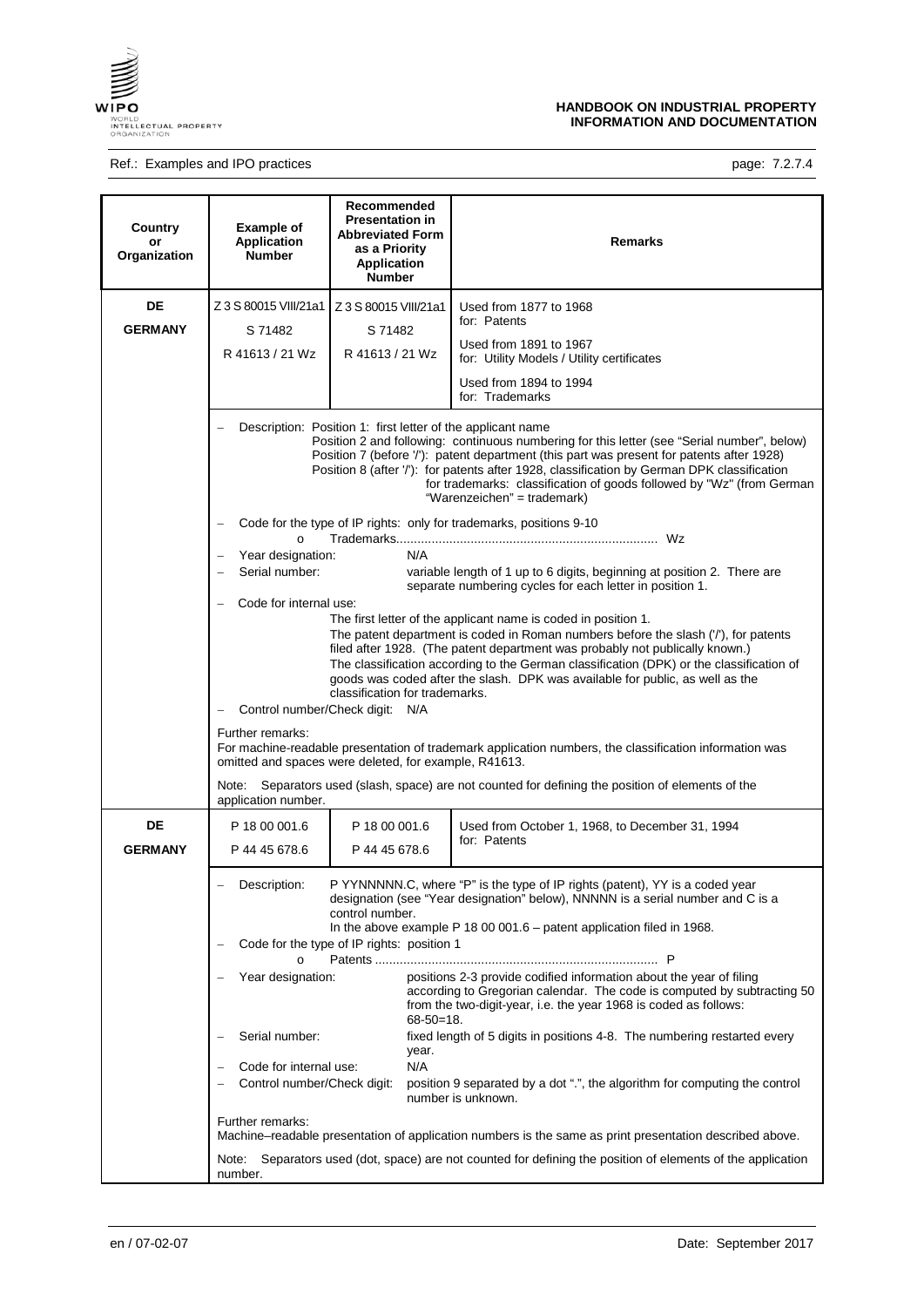

## Ref.: Examples and IPO practices **page: 7.2.7.5** page: 7.2.7.5

| Country<br>or<br>Organization | <b>Example of</b><br><b>Application</b><br><b>Number</b>                                                                                                                                                                                                                                                                           | Recommended<br><b>Presentation in</b><br><b>Abbreviated Form</b><br>as a Priority<br><b>Application</b><br><b>Number</b> | Remarks                                                                                                                                                                                                                                                                                                                                                                                                                                                                                                                                                                                                                                                                                                                                                                                                                                                                                                                                                                                                                                                      |
|-------------------------------|------------------------------------------------------------------------------------------------------------------------------------------------------------------------------------------------------------------------------------------------------------------------------------------------------------------------------------|--------------------------------------------------------------------------------------------------------------------------|--------------------------------------------------------------------------------------------------------------------------------------------------------------------------------------------------------------------------------------------------------------------------------------------------------------------------------------------------------------------------------------------------------------------------------------------------------------------------------------------------------------------------------------------------------------------------------------------------------------------------------------------------------------------------------------------------------------------------------------------------------------------------------------------------------------------------------------------------------------------------------------------------------------------------------------------------------------------------------------------------------------------------------------------------------------|
| DE<br><b>GERMANY</b>          | 28 60 001.3<br>28 60 001.3<br>33 79 999.7<br>33 79 999.7<br>38 82 001.5<br>38 82 001.5<br>33 90 003.5<br>33 90 003.5                                                                                                                                                                                                               |                                                                                                                          | Used from 1978 to 1988<br>for: European patent applications with DE designation<br>Used from 1983 to 1994<br>for: International patent applications under the PCT (PCT<br>applications in the national phase)                                                                                                                                                                                                                                                                                                                                                                                                                                                                                                                                                                                                                                                                                                                                                                                                                                                |
|                               | Description:<br>In the above examples:<br>Code for the type of IP rights: position 3<br>$\circ$<br>International patent applications under the PCT<br>$\circ$<br>Year designation:<br>$68 - 50 = 18$ .<br>Serial number:<br>N/A<br>Code for internal use:<br>Control number/Check digit:<br>number is unknown.<br>Further remarks: |                                                                                                                          | YYTNNNN.C, where YY is a coded year designation (see "Year designation" below), T<br>is a type of IP rights, NNNN is a serial number and C is a control number.<br>28 60 001.3 – EP patent application with DE designation filed in 1978;<br>33 90 003.5 - PCT application with DE designation entering the national phase filed in 1988.<br>European patent applications with DE designation 6, 7 and 8<br>positions 1-2 provide codified information about the year of filing<br>according to Gregorian calendar. The code is computed by subtracting 50<br>from the two-digit-year, i.e. the year 1968 is coded as follows:<br>fixed length of 4 digits in positions 4-7. The serial number runs<br>consecutively inside the types coded in position 3.<br>position 8 separated by a dot ".", the algorithm for computing the control<br>Machine–readable presentation of application numbers is the same as print presentation described above.<br>Separators used (dot, space) are not counted for defining the position of elements of the application |
| DE                            | Note:<br>number.<br>MR 28 192                                                                                                                                                                                                                                                                                                      | MR 28 192                                                                                                                | Used until June 30, 1988<br>for: Industrial Designs                                                                                                                                                                                                                                                                                                                                                                                                                                                                                                                                                                                                                                                                                                                                                                                                                                                                                                                                                                                                          |
| <b>GERMANY</b>                | Description:<br>$\circ$<br>Year designation:<br>Serial number:<br>Code for internal use:<br>Control number/Check digit:<br>Further remarks:<br>presentation described above.<br>Note:<br>number.                                                                                                                                   | Code for the type of IP rights: positions 1-2<br>N/A<br>N/A<br>N/A                                                       | MRNNNNN, where "MR" is the type of IP rights (industrial designs, from German<br>"Musterregister" = registry of designs) and NNNNN is a serial number.<br>variable length of up to 5 digits in positions 3-7, continuous numbering.<br>It is unknown whether the machine-readable presentation of application numbers was different from the print<br>Separators used (space) are not counted for defining the position of elements of the application                                                                                                                                                                                                                                                                                                                                                                                                                                                                                                                                                                                                       |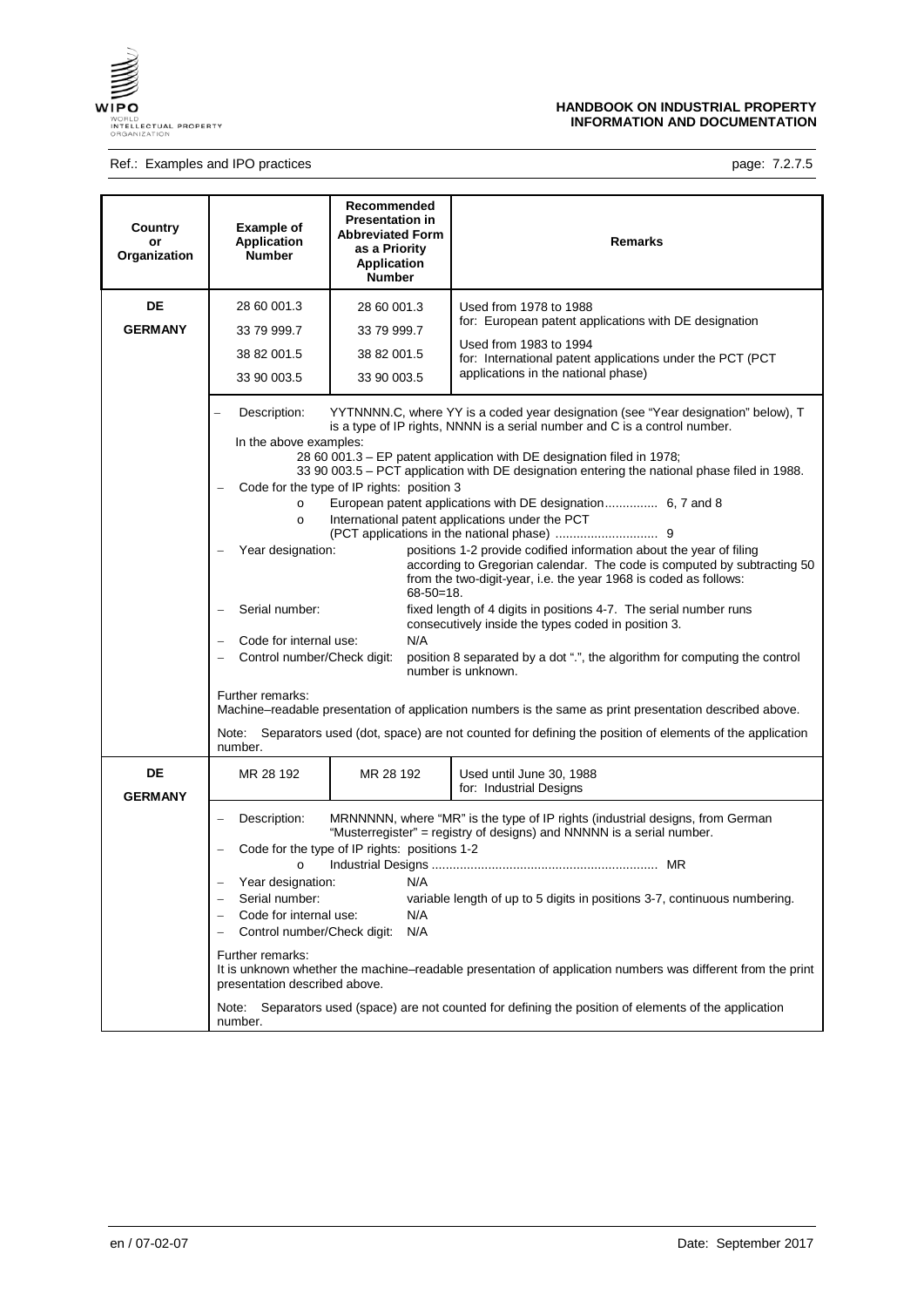

## Ref.: Examples and IPO practices **page: 7.2.7.6** page: 7.2.7.6

| Country<br>or<br>Organization | <b>Example of</b><br><b>Application</b><br><b>Number</b>                                                                                                                                                                                                                                                                                                 | Recommended<br><b>Presentation in</b><br><b>Abbreviated Form</b><br>as a Priority<br><b>Application</b><br><b>Number</b>                                                                                                                                                                                                                                          | <b>Remarks</b>                                                                                                                                                                                                                                                                                                                                                                                                                                                                                                                                                                                                                                                                                                                                                                                                                                                                                                                                                                                                                                                                                                                                                                                                                                                                                                                                                                                                                                                                                                                                                                                           |
|-------------------------------|----------------------------------------------------------------------------------------------------------------------------------------------------------------------------------------------------------------------------------------------------------------------------------------------------------------------------------------------------------|-------------------------------------------------------------------------------------------------------------------------------------------------------------------------------------------------------------------------------------------------------------------------------------------------------------------------------------------------------------------|----------------------------------------------------------------------------------------------------------------------------------------------------------------------------------------------------------------------------------------------------------------------------------------------------------------------------------------------------------------------------------------------------------------------------------------------------------------------------------------------------------------------------------------------------------------------------------------------------------------------------------------------------------------------------------------------------------------------------------------------------------------------------------------------------------------------------------------------------------------------------------------------------------------------------------------------------------------------------------------------------------------------------------------------------------------------------------------------------------------------------------------------------------------------------------------------------------------------------------------------------------------------------------------------------------------------------------------------------------------------------------------------------------------------------------------------------------------------------------------------------------------------------------------------------------------------------------------------------------|
| DE<br><b>GERMANY</b>          | 1 95 01 234.8<br>1 94 75 010.8<br>1 96 80 001.3<br>5 00 12 345.4<br>6 02 12 345.3<br>G 68 00 001.6<br>92 12 345.7<br>2 97 12 345.9<br>T 87 50 002.7<br>2 95 75 001.4<br>M 88 03 034.2<br>4 98 12 345.6<br>4 99 09 150.7<br>4 00 50 001.9<br>3 95 12 345.3<br>3 07 99 200.4<br>Description:<br>In the above examples:<br>Utility models:<br>Topographies: | 1 95 01 234.8<br>1 94 75 010.8<br>1 96 80 001.3<br>5 00 12 345.4<br>6 02 12 345.3<br>G 68 00 001.6<br>92 12 345.7<br>2 97 12 345.9<br>T 87 50 002.7<br>2 95 75 001.4<br>M 88 03 034.2<br>4 98 12 345.6<br>4 99 09 150.7<br>4 00 50 001.9<br>3 95 12 345.3<br>3 07 99 200.4<br>serial number and C is a control digit.<br>Trademarks and Geographical indications: | Used from 1995 to 2003<br>for: Patents, International patent applications under the PCT<br>(PCT applications in the national phase), SPCs (Supplementary<br><b>Protection Certificates)</b><br>Used from 1989 to 2003<br>for: Granted European patents with DE designation<br>Used from 1968 to 2003<br>for: Utility Models / Utility certificates<br>Used from 1987 to 2003<br>for: Layout-designs (topographies) of integrated circuits<br>Used from 1995 to 2007<br>for: Trademarks, Geographical indications<br>Used from July 1, 1988, to 2007<br>for: Design patents, Typographies<br>T YY NNNNN.C, where T is a type of IP rights, YY is a year designation, NNNNN is a<br>Patents and patent-related: 1 95 01 234.8 is a patent application filed in 1995<br>1 94 75 010.8 - SPC filed in 1994 (this is the SPC number, the base<br>patent has a separate number)<br>1 96 80 001.3 - PCT in the national phase<br>5 00 12345.4 - granted EP filed in 2000 in German<br>6 02 12345.3 - granted EP filed in 2002 in English<br>G 68 00001.6 - utility model dated 1968<br>92 12345.7 - utility model dated 1992<br>2 97 12345.9 - utility model dated 1997<br>T 87 50 002.7 – topography dated 1987 (until 1994)<br>2 95 75001.4 - topography dated 1995 (after 1994)<br>3 95 12345.3 - trademark application dated 1995<br>3 07 99200.4 - geographical indication dated 2007<br>Designs and typographies: M 88 03034.2 – design application dated 1988 (until June 30, 1998)<br>4 98 12345.6 - design dated 1998 (after June 30, 1998)<br>4 99 09 150.7 - design dated 1999 (after June 30, 1998) |
|                               | Code for the type of IP rights: position 1 (see also "Serial number", below)<br>$\circ$<br>International patent applications under the PCT<br>$\circ$<br>$\circ$<br>Granted European patents with DE designation in German  5<br>$\circ$<br>Granted European patents with DE designation in English or French 6<br>$\circ$<br>$\circ$                    |                                                                                                                                                                                                                                                                                                                                                                   | 4 00 50 001.9 - typography dated 2000<br>$2(1995 - 2003)$                                                                                                                                                                                                                                                                                                                                                                                                                                                                                                                                                                                                                                                                                                                                                                                                                                                                                                                                                                                                                                                                                                                                                                                                                                                                                                                                                                                                                                                                                                                                                |
|                               | $\circ$<br>$\circ$<br>$\circ$<br>$\circ$<br>$\circ$<br>Year designation:                                                                                                                                                                                                                                                                                 |                                                                                                                                                                                                                                                                                                                                                                   | $2(1995 - 2003)$<br>two digits in positions 2-3 indicate the year of filing according to                                                                                                                                                                                                                                                                                                                                                                                                                                                                                                                                                                                                                                                                                                                                                                                                                                                                                                                                                                                                                                                                                                                                                                                                                                                                                                                                                                                                                                                                                                                 |
|                               |                                                                                                                                                                                                                                                                                                                                                          |                                                                                                                                                                                                                                                                                                                                                                   | Gregorian calendar.                                                                                                                                                                                                                                                                                                                                                                                                                                                                                                                                                                                                                                                                                                                                                                                                                                                                                                                                                                                                                                                                                                                                                                                                                                                                                                                                                                                                                                                                                                                                                                                      |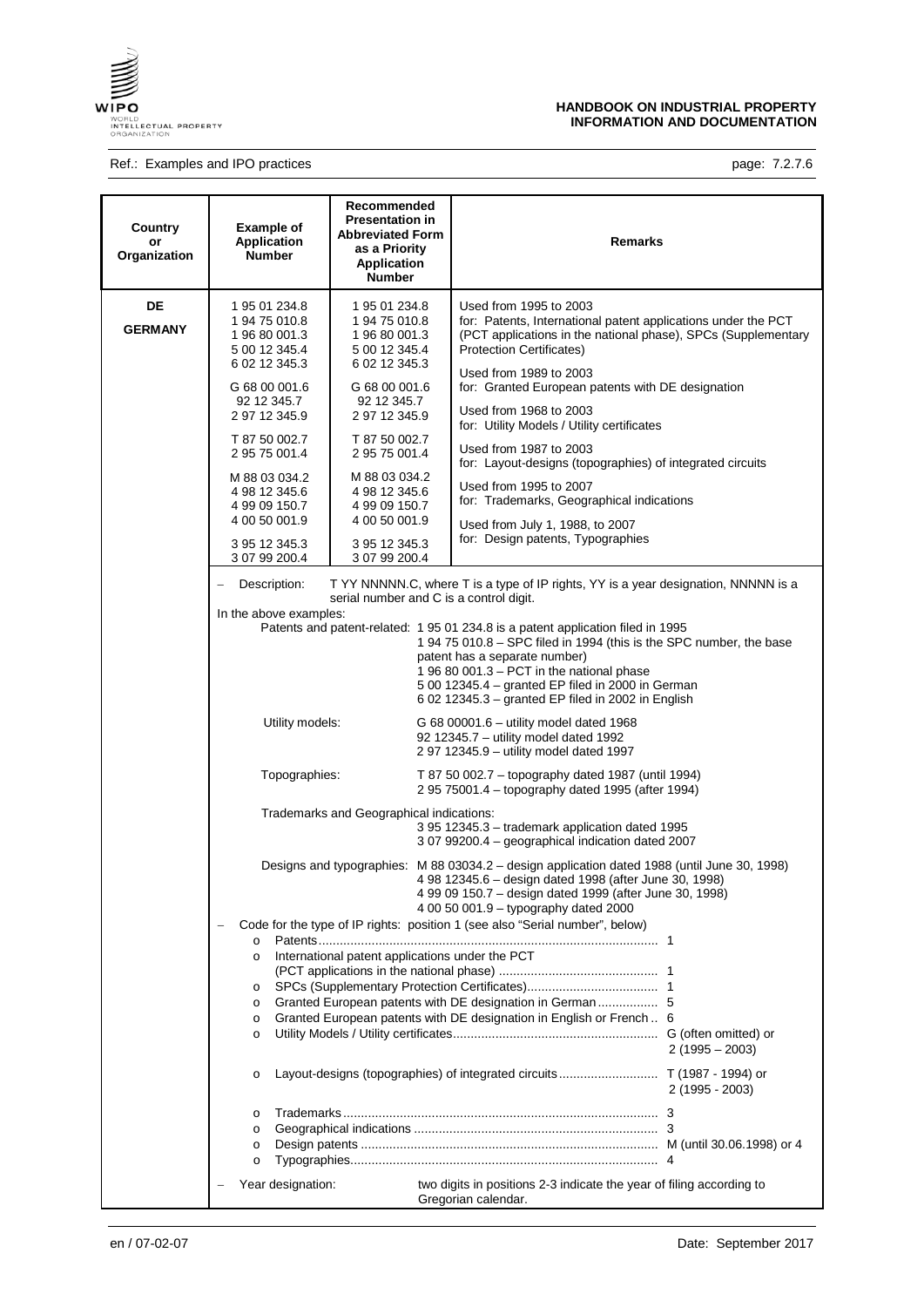

## Ref.: Examples and IPO practices **page: 7.2.7.7**

| Country<br>or<br>Organization | <b>Example of</b><br><b>Application</b><br><b>Number</b>                                    | <b>Recommended</b><br><b>Presentation in</b><br><b>Abbreviated Form</b><br>as a Priority<br>Application<br><b>Number</b>                                                                                                                                                                   | <b>Remarks</b>                                                                                                                                                                                                                                                                                                                                                                                                                                                                                                                                                                                                                                                                                                                                                                                                                                                                                                                                                                                                                                                                                                                                                                                                                                                                                                                                                                                                                   |
|-------------------------------|---------------------------------------------------------------------------------------------|--------------------------------------------------------------------------------------------------------------------------------------------------------------------------------------------------------------------------------------------------------------------------------------------|----------------------------------------------------------------------------------------------------------------------------------------------------------------------------------------------------------------------------------------------------------------------------------------------------------------------------------------------------------------------------------------------------------------------------------------------------------------------------------------------------------------------------------------------------------------------------------------------------------------------------------------------------------------------------------------------------------------------------------------------------------------------------------------------------------------------------------------------------------------------------------------------------------------------------------------------------------------------------------------------------------------------------------------------------------------------------------------------------------------------------------------------------------------------------------------------------------------------------------------------------------------------------------------------------------------------------------------------------------------------------------------------------------------------------------|
|                               | Serial number:<br>Code for internal use:<br>Control number/Check digit:<br>Further remarks: | 00001-74999: national patent applications<br>75001-79999 SPCs (years 1995-2001)<br>99001-99999 SPCs (years 2001-2003)<br>ranges in the serial number were used:<br>$00001 - 74999 =$ utility models<br>$75001 - 79999 =$ topographies<br>$99000 - 99999 =$ geographical indications<br>N/A | fixed length of 5 digits in positions 4-8.<br>Serial numbers are consecutive inside types (position 1). For utility models filed before 1995, the<br>numbering restarted every year; after 1994, numbering was continuous within number range.<br>For topographies filed until 1994, the numbering restarted every year at 50000.<br>For IP right code "1", the following numbering ranges in the serial number were used:<br>For IP right code "2", (utility models or topographies filed after 1994) the following numbering<br>80001-99999 = utility models from PCT application in the national phase<br>For IP right code "3", the following numbering ranges in the serial number were used:<br>For IP right code "4", the following numbering ranges in the serial number were used:<br>$50000 - 99999 =$ typographies (between 1998 and the end of 2004)<br>position 9 separated by a dot "."<br>Assumed algorithm: modulo 8 algorithm: each digit of the base, from<br>right to left, is multiplied by 2, 3, 4, 5 etc., respectively. The products of<br>the separate digits are summed and then divided by 8. The remainder<br>of the Division is subtracted from 8 to give the check digit.<br>Machine-readable presentation of application numbers is the same as print presentation described above.<br>Note: Separators used (dot, space) are not counted for defining the position of elements of the application |
|                               | number.                                                                                     |                                                                                                                                                                                                                                                                                            |                                                                                                                                                                                                                                                                                                                                                                                                                                                                                                                                                                                                                                                                                                                                                                                                                                                                                                                                                                                                                                                                                                                                                                                                                                                                                                                                                                                                                                  |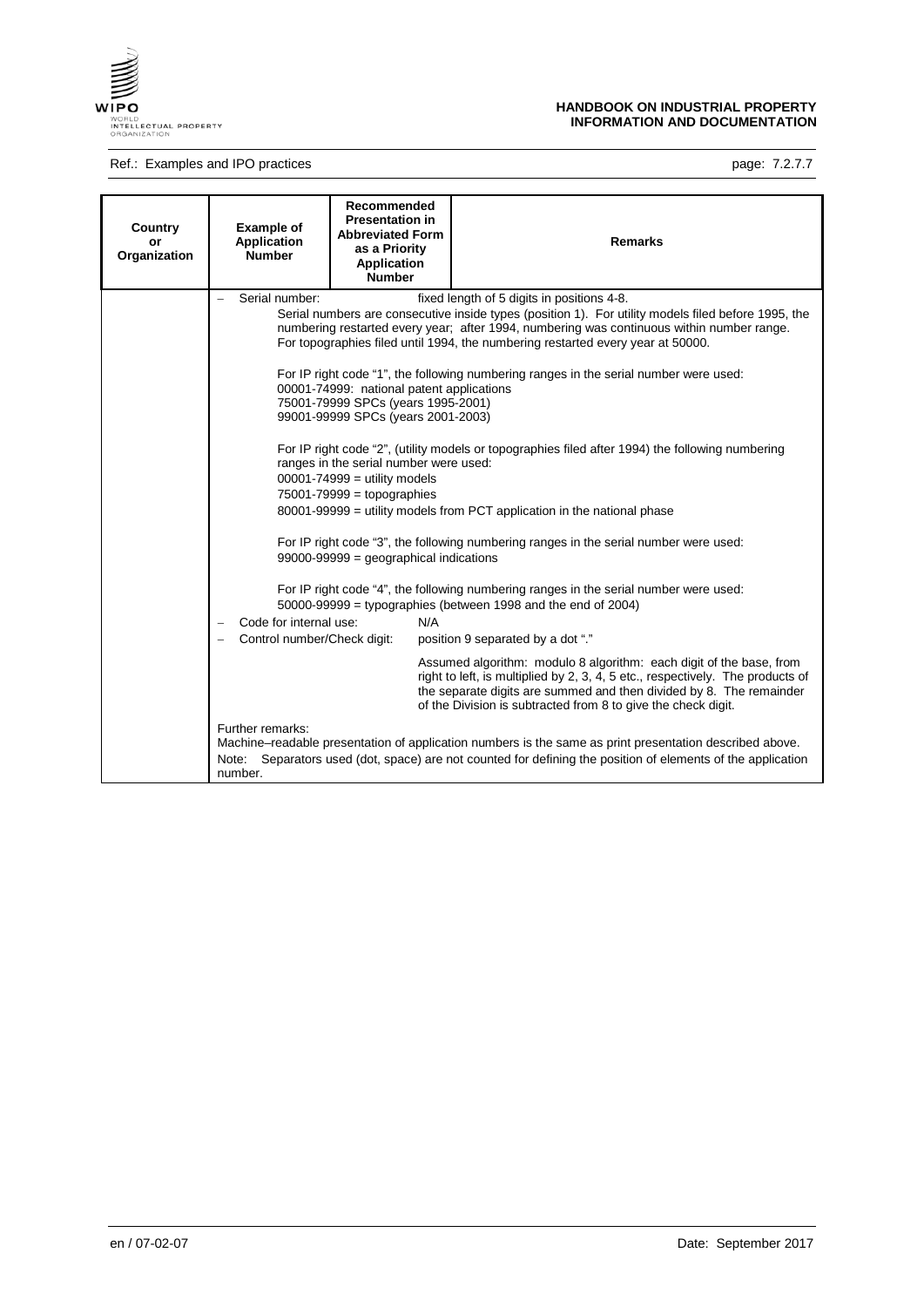

## Ref.: Examples and IPO practices **page: 7.2.7.8** page: 7.2.7.8

| Country<br>or<br>Organization | <b>Example of</b><br><b>Application</b><br><b>Number</b>                                                                                                                                                                          | Recommended<br><b>Presentation in</b><br><b>Abbreviated Form</b><br>as a Priority<br><b>Application</b><br><b>Number</b> | <b>Remarks</b>                                                                                                                                                                                                   |  |
|-------------------------------|-----------------------------------------------------------------------------------------------------------------------------------------------------------------------------------------------------------------------------------|--------------------------------------------------------------------------------------------------------------------------|------------------------------------------------------------------------------------------------------------------------------------------------------------------------------------------------------------------|--|
| <b>DE</b>                     | WP 22 f7 / 9269                                                                                                                                                                                                                   | WP 22 f7 / 9269                                                                                                          | Used from 1949 to 1990 in the former German Democratic                                                                                                                                                           |  |
| <b>GERMANY</b>                | AP A01D / 260 426 1                                                                                                                                                                                                               | AP A01D / 260 426 1                                                                                                      | Republic (GDR)<br>for: Patents                                                                                                                                                                                   |  |
|                               | Description:                                                                                                                                                                                                                      | consecutive serial number.                                                                                               | Positions 1-2 indicate subtypes of patents (see below). Positions 3-6 contain<br>classification information. Positions 7 and following (after the slash '/') contain                                             |  |
|                               | Between 1949 and 1951, additional numbers were inserted in positions 3-4 and the<br>classification information was provided only in positions 5-6, like, for example, in WP 22<br>f7 / 9269.                                      |                                                                                                                          |                                                                                                                                                                                                                  |  |
|                               |                                                                                                                                                                                                                                   | After 1951, the very last digit is a check digit (like in "AP A01D / 260 426 1", above).                                 |                                                                                                                                                                                                                  |  |
|                               | $\circ$<br>$\circ$                                                                                                                                                                                                                | Code for the type of IP rights: positions 1-2                                                                            | (from German "Ausschließungspatent")<br>(from German "Wirtschaftspatent")                                                                                                                                        |  |
|                               | Exclusive patents are similar to a patent in the regular sense. Economic patents were for inventions by<br>nationally owned companies or state organizations. These economic patents could be used by all<br>socialist companies. |                                                                                                                          |                                                                                                                                                                                                                  |  |
|                               | Year designation:<br>$\overline{\phantom{0}}$                                                                                                                                                                                     | N/A                                                                                                                      |                                                                                                                                                                                                                  |  |
|                               | Serial number:                                                                                                                                                                                                                    |                                                                                                                          | variable length from position 7 onwards, continuous numbering.                                                                                                                                                   |  |
|                               | Code for internal use:                                                                                                                                                                                                            |                                                                                                                          | Classification information was indicated in positions 5-6 or, after 1951, in<br>positions 3-6 as IPC.                                                                                                            |  |
|                               | Control number/Check digit:                                                                                                                                                                                                       |                                                                                                                          | After 1951, the last digit of the application number (no separators used);<br>the algorithm for computing it is unknown                                                                                          |  |
|                               | Further remarks:                                                                                                                                                                                                                  | A slash separated classification information from the serial number.                                                     |                                                                                                                                                                                                                  |  |
|                               | presentation described above.<br>application number.                                                                                                                                                                              |                                                                                                                          | It is unknown whether the machine-readable presentation of application numbers was different from the print<br>Note: Separators used (slash, space) are not counted for defining the position of elements of the |  |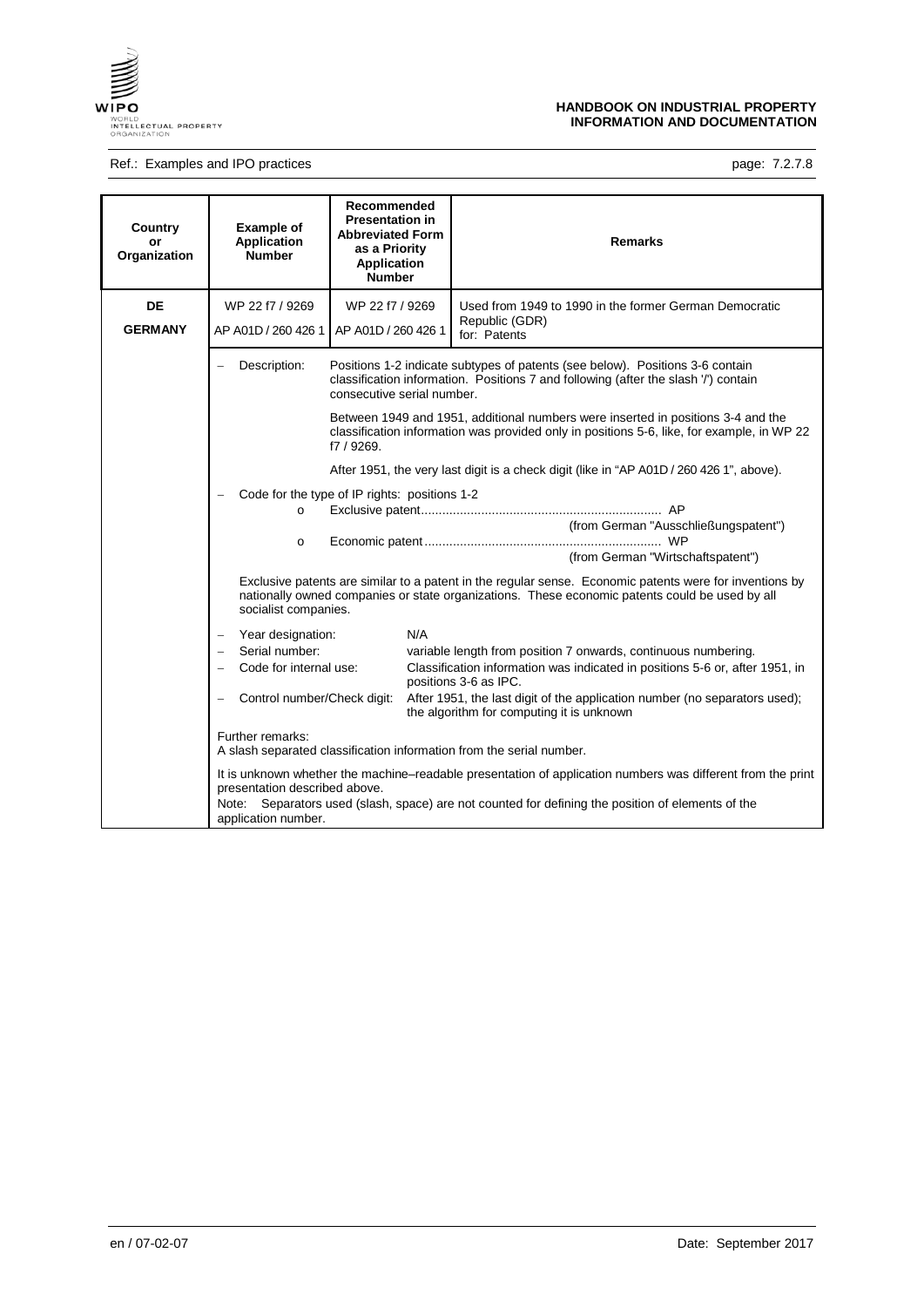

## Ref.: Examples and IPO practices **page: 7.2.7.9** page: 7.2.7.9

| Country<br>or<br>Organization | <b>Example of</b><br><b>Application</b><br><b>Number</b>                                                                                                                                                       | Recommended<br><b>Presentation in</b><br><b>Abbreviated Form</b><br>as a Priority<br><b>Application</b><br><b>Number</b> | <b>Remarks</b>                                                                                                                                                                                                                                                                                                            |  |
|-------------------------------|----------------------------------------------------------------------------------------------------------------------------------------------------------------------------------------------------------------|--------------------------------------------------------------------------------------------------------------------------|---------------------------------------------------------------------------------------------------------------------------------------------------------------------------------------------------------------------------------------------------------------------------------------------------------------------------|--|
| DE<br><b>GERMANY</b>          | 19712<br>GM 19712                                                                                                                                                                                              | 19712<br>GM 19712                                                                                                        | Used from 1949 to 1963 in the former German Democratic<br>Republic (GDR)<br>for: Utility Models / Utility certificates                                                                                                                                                                                                    |  |
|                               | GM 2a/28849<br>W12345                                                                                                                                                                                          | GM 2a/28849<br>W12345                                                                                                    | Used from 1949 to 1990 in the former German Democratic<br>Republic (GDR)<br>for: Trademarks                                                                                                                                                                                                                               |  |
|                               | H <sub>17</sub>                                                                                                                                                                                                | H <sub>17</sub>                                                                                                          | Used from 1985 to 1990 in the former German Democratic<br>Republic (GDR)<br>for: Geographical Indications                                                                                                                                                                                                                 |  |
|                               | Description:                                                                                                                                                                                                   |                                                                                                                          | Continuous numbers, which could be prefixed by indication of the type of IP rights and,<br>in some cases, classification information (see below). The whole number could also be<br>prefixed by DDR (German abbreviation for German Democratic Republic)                                                                  |  |
|                               | Code for the type of IP rights: positions 1-2 (or after the abbreviation DDR)<br>$\circ$                                                                                                                       |                                                                                                                          |                                                                                                                                                                                                                                                                                                                           |  |
|                               | (from German "Gebrauchsmuster")<br>$\circ$<br>(from German "Warenzeichen")                                                                                                                                     |                                                                                                                          |                                                                                                                                                                                                                                                                                                                           |  |
|                               | $\circ$<br>Year designation:<br>Serial number:<br>Code for internal use:<br>Control number/Check digit:                                                                                                        | N/A<br>"GM 2a/28849".<br>N/A                                                                                             | (from German "Herkunftsangabe")<br>variable length, continuous numbering, last part of the number.<br>Utility models could have classification information positioned between<br>GM and the serial number; this classification information was separated<br>from the serial number with a slash "/". For example, "2a" in |  |
|                               | Further remarks:<br>presentation described above.<br>Note:<br>application number.                                                                                                                              |                                                                                                                          | It is unknown whether the machine-readable presentation of application numbers was different from the print<br>Separators used (slash, space) are not counted for defining the position of elements of the                                                                                                                |  |
| DE<br><b>GERMANY</b>          | Gs.5497<br>U7124                                                                                                                                                                                               | Gs.5497<br>U7124                                                                                                         | Used from 1952 to 1990 in the former German Democratic<br>Republic (GDR)<br>for: Industrial designs                                                                                                                                                                                                                       |  |
|                               | MP7121                                                                                                                                                                                                         | MP7121                                                                                                                   | Used from 1973 to 1990 in the former German Democratic<br>Republic (GDR)<br>for: Originator's certificates, Design patents                                                                                                                                                                                                |  |
|                               | Description: In the above examples:<br>Gs.5497 is an industrial design with serial number 5497<br>U7124 is an originator's certificate with serial number 7124<br>MP7121 design patent with serial number 7121 |                                                                                                                          |                                                                                                                                                                                                                                                                                                                           |  |
|                               | $\circ$<br>$\circ$<br>$\circ$                                                                                                                                                                                  | Code for the type of IP rights: position 1 (or 1-2)                                                                      |                                                                                                                                                                                                                                                                                                                           |  |
|                               | Year designation:<br>Serial number:<br>Code for internal use:<br>Control number/Check digit:                                                                                                                   | N/A<br>N/A<br>N/A                                                                                                        | fixed length of 4 digits after the prefix (positions 3-6 or 2-5), continuous<br>numbering, last part of the number.                                                                                                                                                                                                       |  |
|                               | Further remarks:<br>presentation described above.                                                                                                                                                              |                                                                                                                          | It is unknown whether the machine–readable presentation of application numbers is different from the print                                                                                                                                                                                                                |  |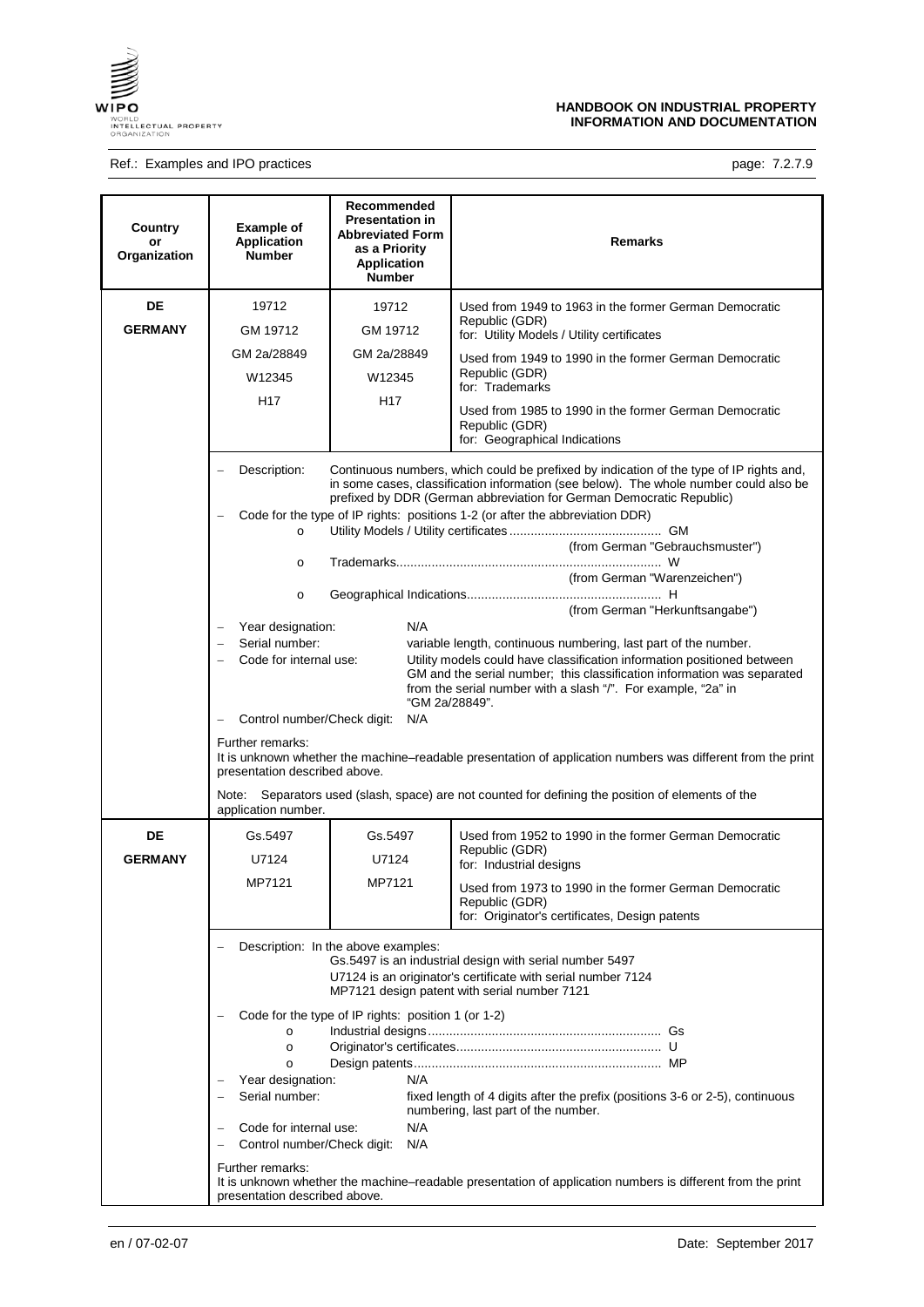

## Ref.: Examples and IPO practices examples and IPO practices page: 7.2.7.10

| Country<br>or<br>Organization | <b>Example of</b><br><b>Application</b><br><b>Number</b>                                                                                                                           | Recommended<br><b>Presentation in</b><br><b>Abbreviated Form</b><br>as a Priority<br><b>Application</b><br><b>Number</b> | Remarks                                                                                                                                                                                                                                                                                                                                                                                    |
|-------------------------------|------------------------------------------------------------------------------------------------------------------------------------------------------------------------------------|--------------------------------------------------------------------------------------------------------------------------|--------------------------------------------------------------------------------------------------------------------------------------------------------------------------------------------------------------------------------------------------------------------------------------------------------------------------------------------------------------------------------------------|
| EE<br><b>ESTONIA</b>          | 9800001                                                                                                                                                                            | 9800010                                                                                                                  | Used from May 23, 1994, to December 31, 1998<br>for: Patents, International patent applications under the PCT<br>(PCT applications in the national phase)                                                                                                                                                                                                                                  |
|                               | Year designation:<br>Serial number:<br>Code for internal use:<br>Control number/Check digit:<br>Further remarks:                                                                   | Code for the type of IP rights: N/A<br>calendar<br>N/A<br>N/A                                                            | Description: In the above example 9800010 - patent application filed in 1998 with serial number 10.<br>two digits in positions 1-2 indicate the year of filing according to Gregorian<br>fixed length of five digits in positions 3-7<br>Machine–readable presentation of application numbers is the same as print presentation described above.                                           |
| EE<br><b>ESTONIA</b>          | U9800001                                                                                                                                                                           | U9800001                                                                                                                 | Used from May 23, 1994, to December 31, 1998<br>for: Utility Models / Utility certificates, International utility model<br>applications under the PCT (PCT applications in the national<br>phase)                                                                                                                                                                                          |
|                               | Description:<br>$\circ$<br>$\circ$<br>Year designation:<br>$\overline{\phantom{0}}$<br>Serial number:<br>Code for internal use:<br>Control number/Check digit:<br>Further remarks: | number 1.<br>Code for the type of IP rights: position 1<br>calendar<br>N/A<br>N/A                                        | In the above example U9800001 – utility model application filed in 1998 with serial<br>International utility model applications under the PCT<br>two digits in positions 2-3 indicate the year of filing according to Gregorian<br>fixed length of five digits in positions 4-8<br>Machine–readable presentation of application numbers is the same as print presentation described above. |
| EE<br><b>ESTONIA</b>          | 9900001                                                                                                                                                                            | 9900001                                                                                                                  | Used from October 1, 1992, to December 31, 1999<br>for: Trademarks                                                                                                                                                                                                                                                                                                                         |
|                               | Description:<br>Year designation:<br>Serial number:<br>Code for internal use:<br>Control number/Check digit:<br>Further remarks:                                                   | number 1<br>Code for the type of IP rights: N/A<br>calendar<br>N/A<br>N/A                                                | In the above example 9900001 - trademark application filed in 1999 with serial<br>two digits in positions 1-2 indicate the year of filing according to Gregorian<br>fixed length of five digits in positions 3-7<br>Machine–readable presentation of application numbers is the same as print presentation described above.                                                                |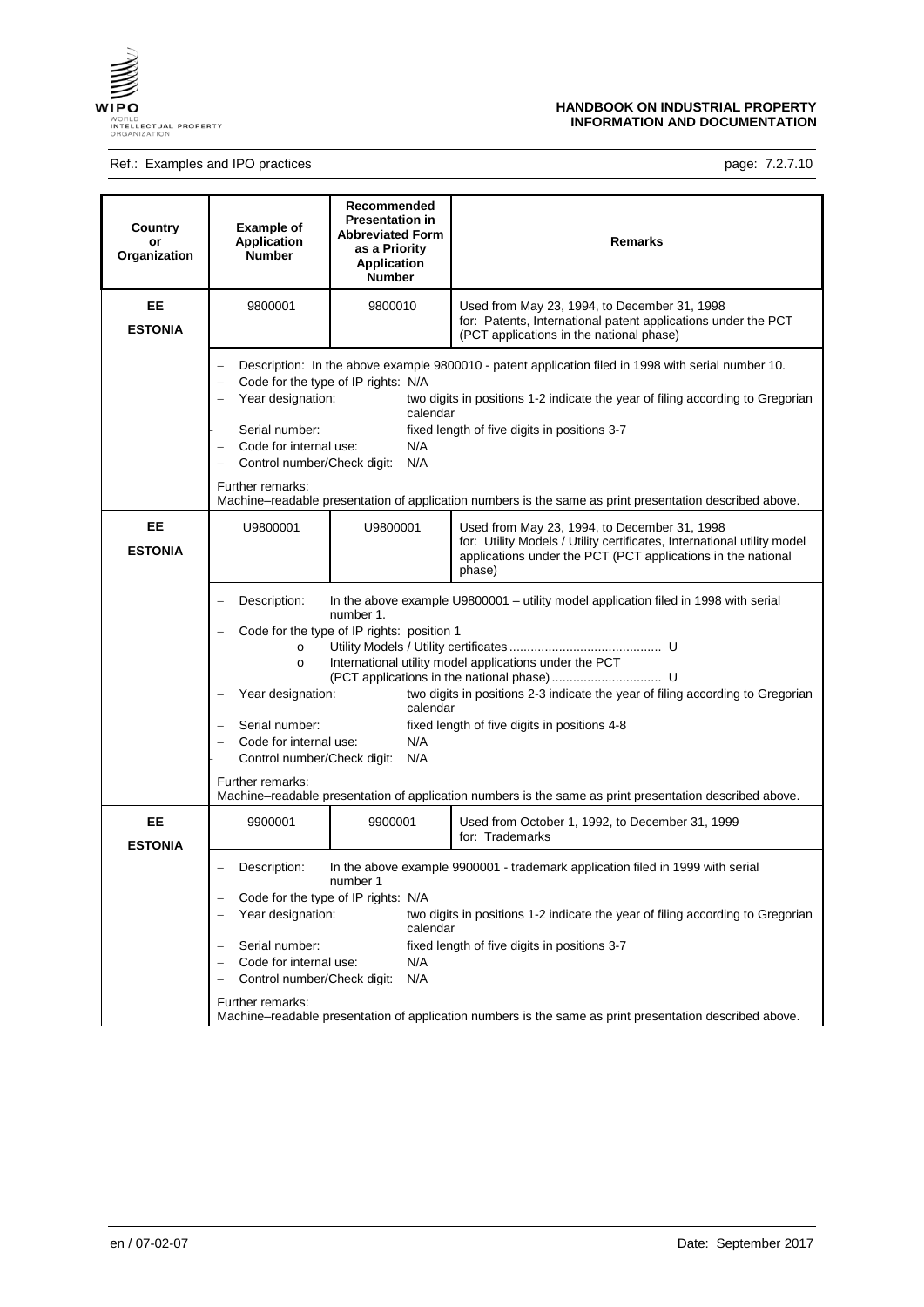

## Ref.: Examples and IPO practices examples and IPO practices page: 7.2.7.11

| Country<br>or<br>Organization | <b>Example of</b><br><b>Application</b><br><b>Number</b>                                                                                                                                                     | Recommended<br><b>Presentation in</b><br><b>Abbreviated Form</b><br>as a Priority<br>Application<br><b>Number</b> | <b>Remarks</b>                                                                                                                                                                                                                                                                                                                                                                                                                                                                                                                                                                                                                                                                                                                                |
|-------------------------------|--------------------------------------------------------------------------------------------------------------------------------------------------------------------------------------------------------------|-------------------------------------------------------------------------------------------------------------------|-----------------------------------------------------------------------------------------------------------------------------------------------------------------------------------------------------------------------------------------------------------------------------------------------------------------------------------------------------------------------------------------------------------------------------------------------------------------------------------------------------------------------------------------------------------------------------------------------------------------------------------------------------------------------------------------------------------------------------------------------|
| <b>JP</b><br><b>JAPAN</b>     | 特願平11-123456                                                                                                                                                                                                 | 特願平11-123456                                                                                                      | Used until the end of 1999<br>for: Patents, Design patents, Utility Models / Utility certificates,<br><b>Trademarks</b>                                                                                                                                                                                                                                                                                                                                                                                                                                                                                                                                                                                                                       |
|                               | Description:<br>$\Omega$<br>$\Omega$<br>$\Omega$<br>$\Omega$<br>Year designation:<br>Serial number:<br>$\overline{\phantom{0}}$<br>Code for internal use:<br>Control number/Check digit:<br>Further remarks: | Code for the type of IP rights: positions 1-2 (Kanji letters)<br>Positions 3-5<br>N/A<br>N/A                      | 特解PYY-ZZZZZZ, where leading 2 Kanji letters indicate a type of IP rights, the third<br>Kanji letter is an era name of Japanese calendar, YY is the year of filing according to<br>Japanese calendar, ZZZZZZ is the serial number<br>A Kanji letter in position 3 indicates the era of Japanese calendar and the<br>following 2 digits (in positions 4-5) indicate the year of filing according to<br>the Japanese calendar.<br>fixed length of six digits in positions 6-11.<br>Hyphen is used as a separator between the year designation and the serial number.<br>For machine-readable presentation, ten digits were used: YYYYZZZZZZ, where YYYY is a year designation<br>according to Gregorian calendar and ZZZZZZZ is a serial number. |
|                               | Note:<br>number.                                                                                                                                                                                             |                                                                                                                   | Separators used (hyphen) are not counted for defining the position of elements of the application                                                                                                                                                                                                                                                                                                                                                                                                                                                                                                                                                                                                                                             |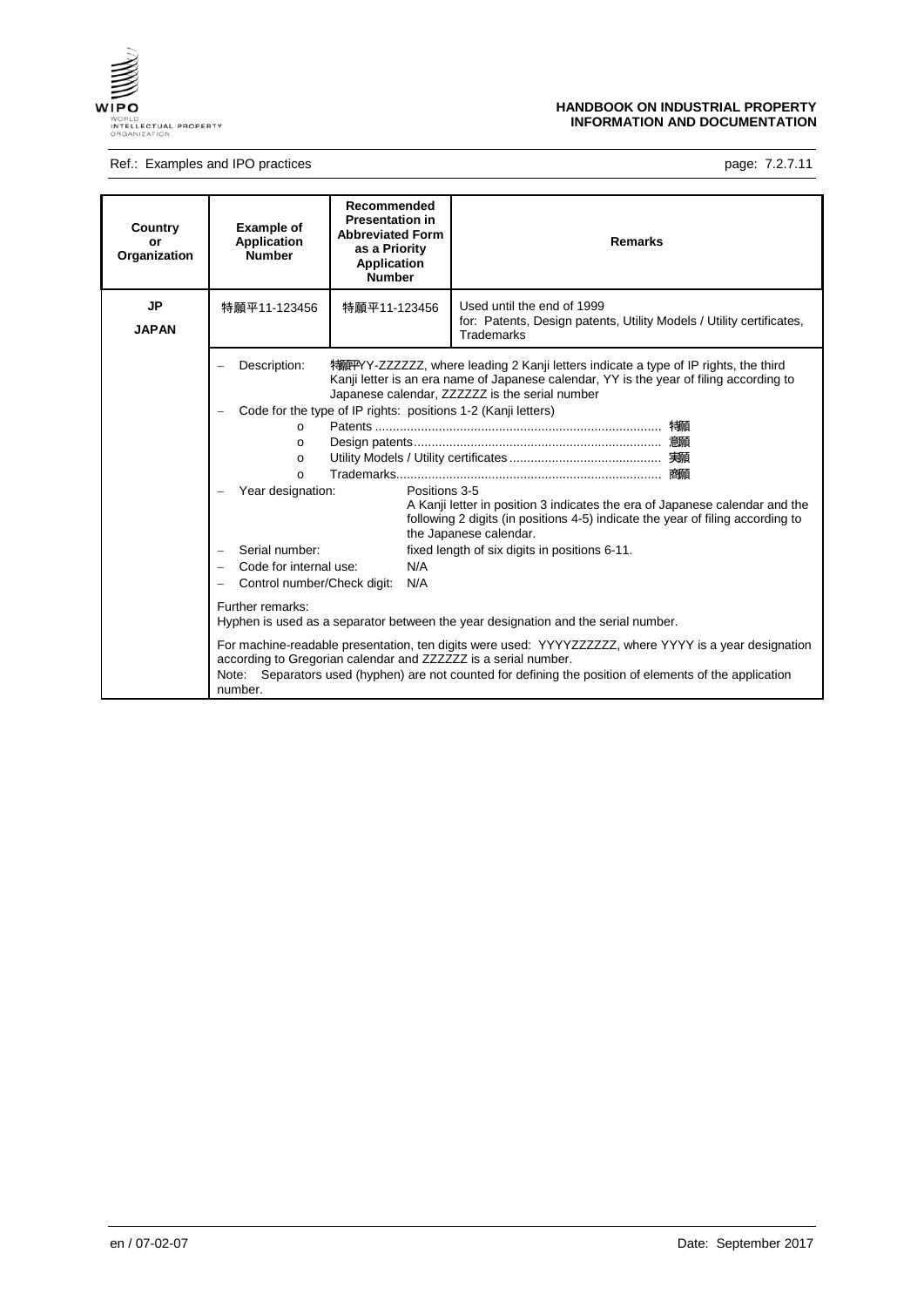

# Ref.: Examples and IPO practices **page: 7.2.7.12**

| Country<br>or<br>Organization      | <b>Example of</b><br><b>Application</b><br><b>Number</b>                                                               | Recommended<br><b>Presentation in</b><br><b>Abbreviated Form</b><br>as a Priority<br>Application<br><b>Number</b> | <b>Remarks</b>                                                                                                                                                                                              |  |
|------------------------------------|------------------------------------------------------------------------------------------------------------------------|-------------------------------------------------------------------------------------------------------------------|-------------------------------------------------------------------------------------------------------------------------------------------------------------------------------------------------------------|--|
| <b>KR</b>                          | 특허 95-012345                                                                                                           | 95-012345                                                                                                         | Used until the end of 1998                                                                                                                                                                                  |  |
| <b>REPUBLIC OF</b><br><b>KOREA</b> | or<br>특 1995-012345                                                                                                    |                                                                                                                   | for: Patents, International patent applications under the PCT<br>(PCT applications in the national phase), Utility Models / Utility<br>certificates, International utility model applications under the PCT |  |
|                                    | 특허 95-701234<br>or                                                                                                     | 95-701234                                                                                                         | (PCT applications in the national phase)                                                                                                                                                                    |  |
|                                    | 특 1995 - 701234                                                                                                        |                                                                                                                   |                                                                                                                                                                                                             |  |
|                                    | 실용 95-012345<br>or                                                                                                     | 95-012345 U                                                                                                       |                                                                                                                                                                                                             |  |
|                                    | 실 1995-012345                                                                                                          |                                                                                                                   |                                                                                                                                                                                                             |  |
|                                    | 실용 95-701234                                                                                                           | 95-701234 U                                                                                                       |                                                                                                                                                                                                             |  |
|                                    | or<br>실 1995-701234                                                                                                    |                                                                                                                   |                                                                                                                                                                                                             |  |
|                                    |                                                                                                                        |                                                                                                                   |                                                                                                                                                                                                             |  |
|                                    | Description:<br>In the above example 특허 95–012345 is a patent application filed in 1995 with a serial<br>number 012345 |                                                                                                                   |                                                                                                                                                                                                             |  |
|                                    | Code for the type of IP rights: positions 1-2 (Korean letters)                                                         |                                                                                                                   |                                                                                                                                                                                                             |  |
|                                    | $\circ$                                                                                                                |                                                                                                                   |                                                                                                                                                                                                             |  |
|                                    | International patent applications under the PCT<br>$\circ$                                                             |                                                                                                                   |                                                                                                                                                                                                             |  |
|                                    | $\circ$                                                                                                                |                                                                                                                   |                                                                                                                                                                                                             |  |
|                                    | $\circ$                                                                                                                |                                                                                                                   | International utility model applications under the PCT                                                                                                                                                      |  |
|                                    |                                                                                                                        |                                                                                                                   |                                                                                                                                                                                                             |  |
|                                    | Year designation:                                                                                                      |                                                                                                                   | two digits in positions 3-4 (or four digits in positions 2-3) indicate the year<br>of filing according to Gregorian calendar.                                                                               |  |
|                                    | Serial number:                                                                                                         |                                                                                                                   | fixed length of six digits in positions 6-11 (or 5-10) after the hyphen.<br>Annual numbering system.                                                                                                        |  |
|                                    | Code for internal use:<br>N/A<br>Control number/Check digit:                                                           |                                                                                                                   |                                                                                                                                                                                                             |  |
|                                    |                                                                                                                        | N/A                                                                                                               |                                                                                                                                                                                                             |  |
|                                    | Further remarks:<br>6 or 5)                                                                                            |                                                                                                                   | Serial numbers of international patent and utility model applications begin with "7" (after the hyphen, position                                                                                            |  |
|                                    |                                                                                                                        |                                                                                                                   | The letter code "U" was used for utility model priority application numbers.                                                                                                                                |  |
|                                    | Note:<br>number.                                                                                                       |                                                                                                                   | Separators used (hyphen) are not counted for defining the position of elements of the application                                                                                                           |  |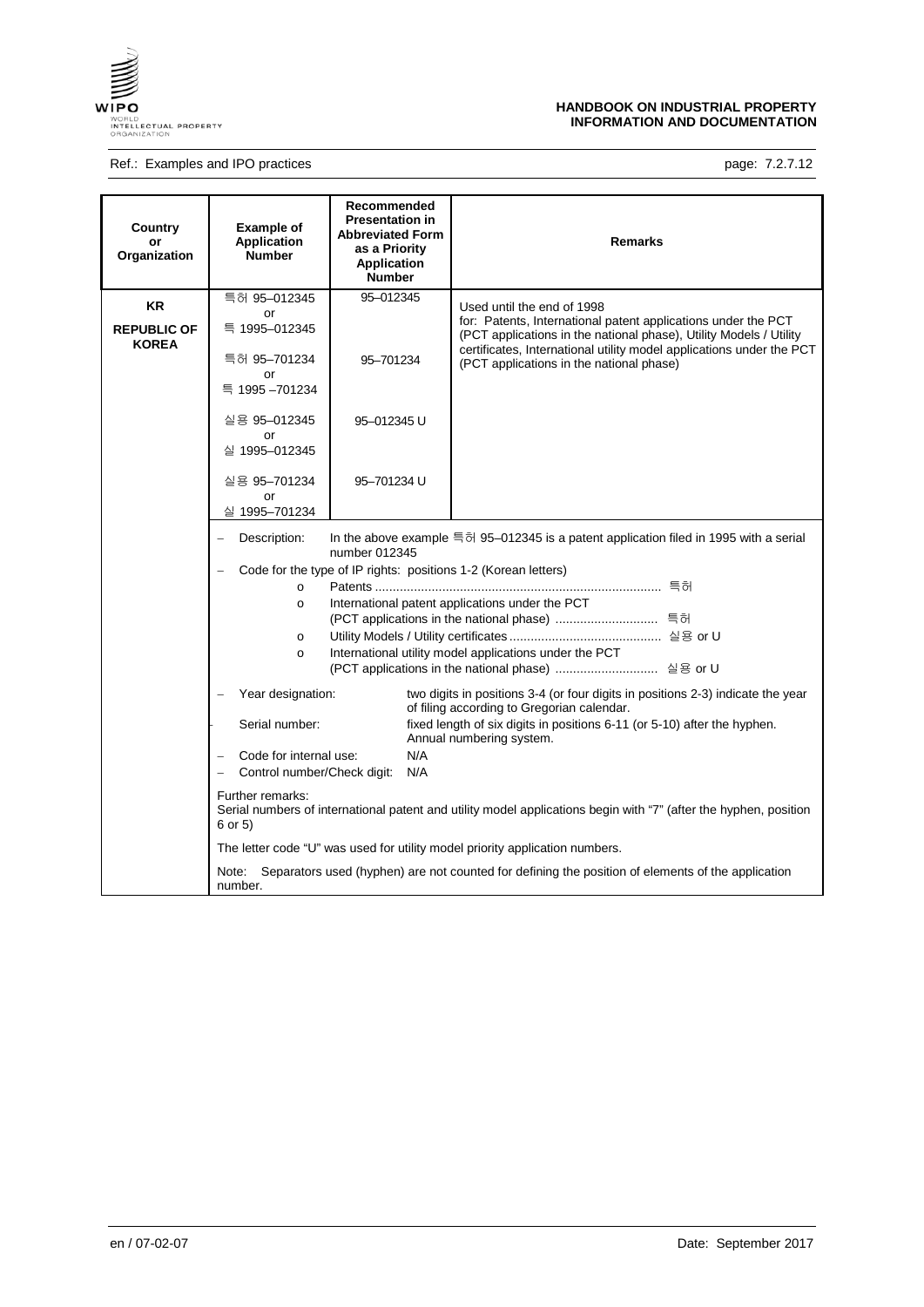

# Ref.: Examples and IPO practices **page: 7.2.7.13** page: 7.2.7.13

| Country<br>or<br>Organization                   | <b>Example of</b><br><b>Application</b><br><b>Number</b>                                                                                | Recommended<br><b>Presentation in</b><br><b>Abbreviated Form</b><br>as a Priority<br><b>Application</b><br><b>Number</b> | <b>Remarks</b>                                                                                                                                                                                                                                                                                                                                                                                                         |
|-------------------------------------------------|-----------------------------------------------------------------------------------------------------------------------------------------|--------------------------------------------------------------------------------------------------------------------------|------------------------------------------------------------------------------------------------------------------------------------------------------------------------------------------------------------------------------------------------------------------------------------------------------------------------------------------------------------------------------------------------------------------------|
| <b>KR</b><br><b>REPUBLIC OF</b><br><b>KOREA</b> | 公丑95-012345<br>or<br>상1995-012345<br>의장 95012345<br>or<br>의 1995-012345                                                                 | 95-012345                                                                                                                | Used until the end of 1998<br>for: Trademarks, Industrial designs                                                                                                                                                                                                                                                                                                                                                      |
|                                                 | $\Omega$<br>$\circ$<br>Year designation:<br>Serial number:<br>Code for internal use:<br>Control number/Check digit:<br>Note:<br>number. | number 012345<br>Code for the type of IP rights: position 1-2(Korean letters)<br>calendar.<br>N/A<br>N/A                 | Description: In the above example $\triangle \text{\textsterling}95-012345$ is a trademark application filed in 1995 with a serial<br>two digits in positions 1-2 indicate the year of filing according to Gregorian<br>fixed length of six digits in positions 3-8 after the hyphen. Annual<br>numbering system.<br>Separators used (hyphen) are not counted for defining the position of elements of the application |
| <b>KR</b><br><b>REPUBLIC OF</b>                 | 95-0012                                                                                                                                 | 95-0012                                                                                                                  | Used until the end of 1998<br>for: Layout-designs (topographies) of integrated circuits                                                                                                                                                                                                                                                                                                                                |
| <b>KOREA</b>                                    | Year designation:<br>$\equiv$<br>Serial number:<br>Code for internal use:<br>Control number/Check digit:<br>Note:<br>number.            | Code for the type of IP rights: N/A<br>calendar.<br>N/A<br>N/A                                                           | Description: In the above example 95-0012 is an application filed in 1995 with a serial number 0012<br>two digits in positions 1-2 indicate the year of filing according to Gregorian<br>fixed length of four digits in positions 3-6 after the hyphen. Annual<br>numbering system.<br>Separators used (hyphen) are not counted for defining the position of elements of the application                               |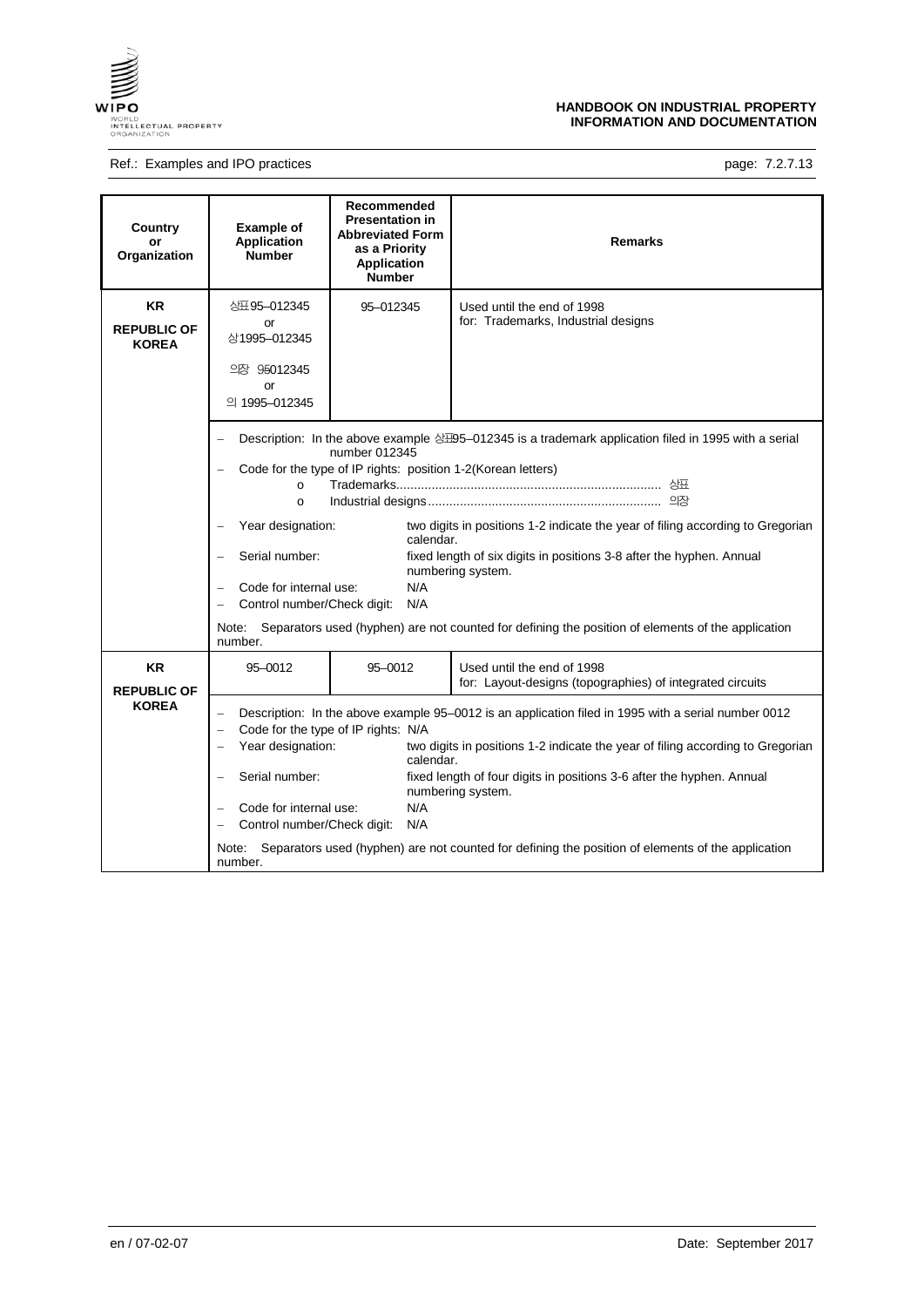

# Ref.: Examples and IPO practices examples and IPO practices page: 7.2.7.14

| Country<br>or<br>Organization | <b>Example of</b><br><b>Application</b><br><b>Number</b>                                                                                                                                                                                                                                                                                                                                                                                                                                                                                                                                                                                                                                                                         | Recommended<br><b>Presentation in</b><br><b>Abbreviated Form</b><br>as a Priority<br><b>Application</b><br><b>Number</b> | <b>Remarks</b>                                                                                                                                                                                                                                                                                                                                 |
|-------------------------------|----------------------------------------------------------------------------------------------------------------------------------------------------------------------------------------------------------------------------------------------------------------------------------------------------------------------------------------------------------------------------------------------------------------------------------------------------------------------------------------------------------------------------------------------------------------------------------------------------------------------------------------------------------------------------------------------------------------------------------|--------------------------------------------------------------------------------------------------------------------------|------------------------------------------------------------------------------------------------------------------------------------------------------------------------------------------------------------------------------------------------------------------------------------------------------------------------------------------------|
| LТ                            | IP 0001                                                                                                                                                                                                                                                                                                                                                                                                                                                                                                                                                                                                                                                                                                                          | IP 0001                                                                                                                  | Used from July 1, 1991, to December 31, 1994,                                                                                                                                                                                                                                                                                                  |
| <b>LITHUANIA</b>              | ZP 00001                                                                                                                                                                                                                                                                                                                                                                                                                                                                                                                                                                                                                                                                                                                         | ZP 00001                                                                                                                 | for: Patents, Trademarks, Industrial designs                                                                                                                                                                                                                                                                                                   |
|                               | PP 001                                                                                                                                                                                                                                                                                                                                                                                                                                                                                                                                                                                                                                                                                                                           | PP 001                                                                                                                   |                                                                                                                                                                                                                                                                                                                                                |
|                               | Description:<br>Code for the type of IP rights: positions 1-2<br>$\circ$<br>$\circ$<br>$\circ$<br>two digits in positions 1-2 indicate the year of filing according to Gregorian<br>Year designation:<br>$\overline{\phantom{0}}$<br>calendar.<br>Serial number:<br>Continuous series. Variable length of<br>up to four digits (for patents)<br>up to five digits (for trademarks)<br>up to three digits (for industrial designs).<br>Code for internal use:<br>N/A<br>Control number/Check digit:<br>N/A<br>Further remarks:<br>Codes RP and RL were used for registrations of the former Soviet Union.<br>Separators used (space) are not counted for defining the position of elements of the application<br>Note:<br>number. |                                                                                                                          |                                                                                                                                                                                                                                                                                                                                                |
| LT                            | 95-001                                                                                                                                                                                                                                                                                                                                                                                                                                                                                                                                                                                                                                                                                                                           | 95-001                                                                                                                   | Used from January 1, 1995, to December 21, 1999                                                                                                                                                                                                                                                                                                |
| <b>LITHUANIA</b>              | 95-0001                                                                                                                                                                                                                                                                                                                                                                                                                                                                                                                                                                                                                                                                                                                          | 95-0001                                                                                                                  | for: Patents, Trademarks, Industrial designs                                                                                                                                                                                                                                                                                                   |
|                               | 95-001                                                                                                                                                                                                                                                                                                                                                                                                                                                                                                                                                                                                                                                                                                                           | 95-001                                                                                                                   |                                                                                                                                                                                                                                                                                                                                                |
|                               | Description:<br>Year designation:<br>Serial number:<br>$\equiv$<br>Code for internal use:<br>Control number/Check digit:<br>Note:<br>number.                                                                                                                                                                                                                                                                                                                                                                                                                                                                                                                                                                                     | Code for the type of IP rights: N/A<br>calendar.<br>N/A<br>N/A                                                           | two digits in positions 1-2 indicate the year of filing according to Gregorian<br>Annual series. Fixed length of<br>three digits in positions 3-5 (for patents and industrial designs);<br>four digits in positions 3-6 (for trademarks).<br>Separators used (hyphen) are not counted for defining the position of elements of the application |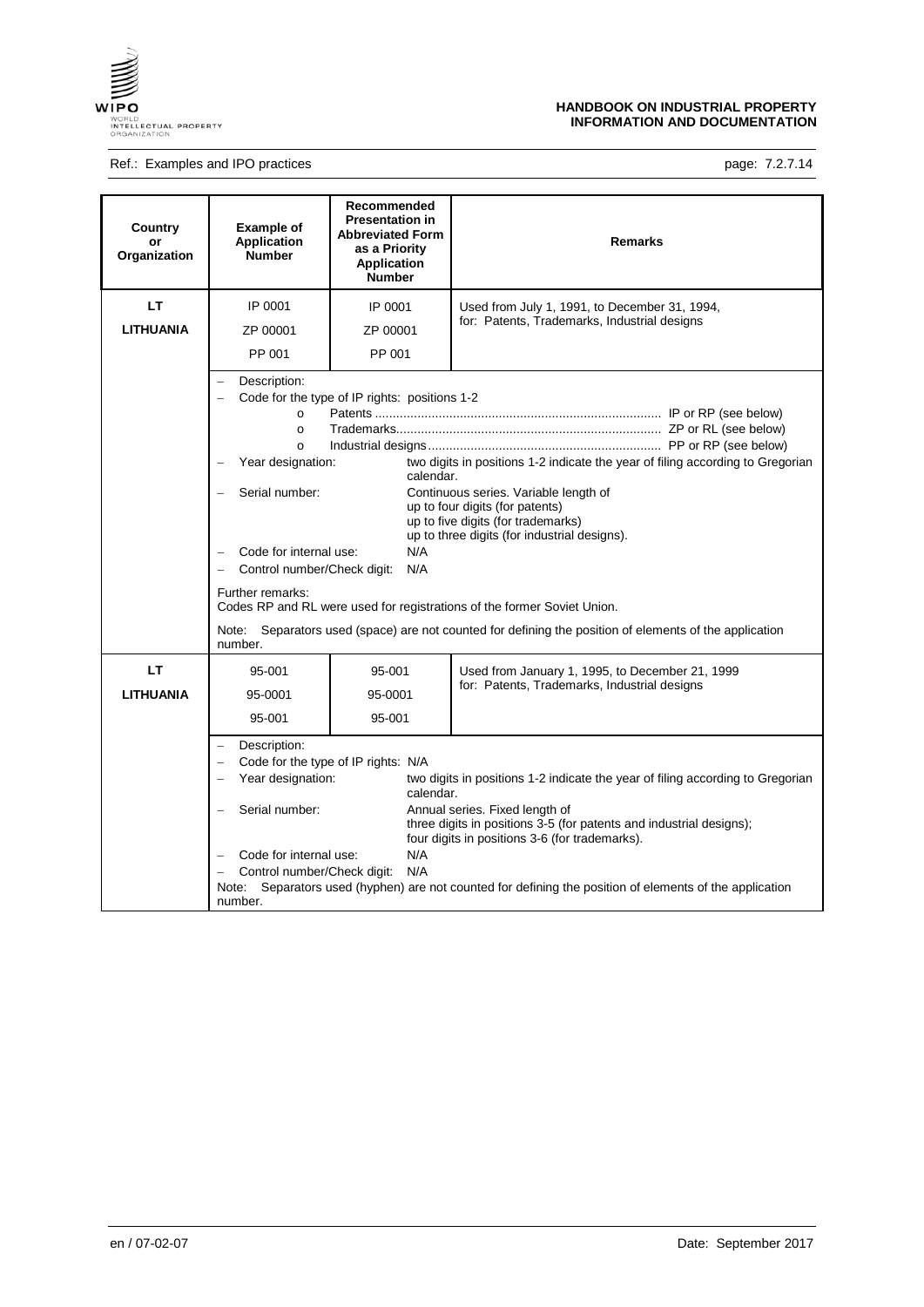

## Ref.: Examples and IPO practices **page: 7.2.7.15** page: 7.2.7.15

| Country<br>or<br>Organization             | <b>Example of</b><br><b>Application</b><br><b>Number</b>                                                                                                                                                                                                                                                                                                                                                                                                                                                                                                                                                                                                                            | Recommended<br><b>Presentation in</b><br><b>Abbreviated Form</b><br>as a Priority<br><b>Application</b><br><b>Number</b> | <b>Remarks</b>                                                                                                                                                                                                                                                                                                                                                                                                                                                                                                                                                                                                                                                                                                                                                                                       |  |  |
|-------------------------------------------|-------------------------------------------------------------------------------------------------------------------------------------------------------------------------------------------------------------------------------------------------------------------------------------------------------------------------------------------------------------------------------------------------------------------------------------------------------------------------------------------------------------------------------------------------------------------------------------------------------------------------------------------------------------------------------------|--------------------------------------------------------------------------------------------------------------------------|------------------------------------------------------------------------------------------------------------------------------------------------------------------------------------------------------------------------------------------------------------------------------------------------------------------------------------------------------------------------------------------------------------------------------------------------------------------------------------------------------------------------------------------------------------------------------------------------------------------------------------------------------------------------------------------------------------------------------------------------------------------------------------------------------|--|--|
| RU<br><b>RUSSIAN</b><br><b>FEDERATION</b> | 94000180                                                                                                                                                                                                                                                                                                                                                                                                                                                                                                                                                                                                                                                                            | RU93043072                                                                                                               | Used from January 1, 1992, to January 31, 1994<br>for: Patents, International patent applications under the PCT<br>(PCT applications in the national phase), Design patents, Utility<br>Models / Utility certificates, Trademarks                                                                                                                                                                                                                                                                                                                                                                                                                                                                                                                                                                    |  |  |
|                                           | Description:<br>$\equiv$<br>Year designation:<br>-<br>Serial number:<br>Code for internal use:<br>$\overline{\phantom{0}}$<br>Control number/Check digit:<br>Further remarks:<br>and is available to the public.                                                                                                                                                                                                                                                                                                                                                                                                                                                                    | - serial number<br>Code for the type of IP rights: N/A<br>calendar.<br>N/A<br>N/A                                        | YYNNNNNN, where: YY is a year designation, NNNNNN - serial number<br>RUYYNNNNNN, where: where RU is a national code, YY - year designation, NNNNNN<br>two digits in positions 1-2 indicate the year of filing according to Gregorian<br>fixed length of six digits in positions 3-8. All six positions should be filled,<br>if it is needed - by zeros.<br>Index of examiner department is specified in the publications of corresponding patents (in the field<br>"application number"); it is placed after the application number and separated from it by a slash (/). This<br>additional information does not form the part of the application number but follows it on these publications<br>The examiner department index is not indicated in the machine-readable presentation of application |  |  |
| RU<br><b>RUSSIAN</b><br><b>FEDERATION</b> | 930044                                                                                                                                                                                                                                                                                                                                                                                                                                                                                                                                                                                                                                                                              | For this type of IP<br>rights, the concepts<br>of "priority" and<br>"priority application"<br>are not provided           | numbers. Otherwise, machine-readable presentation is the same as print presentation described above<br>Used from January 1, 1992, to December 31, 1999<br>for: Layout-designs (topographies) of integrated circuits,<br><b>Computer Programs Databases</b>                                                                                                                                                                                                                                                                                                                                                                                                                                                                                                                                           |  |  |
|                                           | Description: YYNNNN, where YY is a year designation and NNNN is a serial number.<br>$\qquad \qquad -$<br>Code for the type of IP rights: N/A<br>$\overline{\phantom{0}}$<br>Year designation:<br>two digits in positions 1-2 indicate the year of filing according to Gregorian<br>calendar<br>Serial number:<br>fixed length of four digits in positions 3-6. Annual numbering system (the<br>numbering started at "0001" every year)<br>N/A<br>Code for internal use:<br>$\qquad \qquad -$<br>Control number/Check digit:<br>N/A<br>Further remarks:<br>Machine-readable presentation of application numbers is the same as print presentation described above.                   |                                                                                                                          |                                                                                                                                                                                                                                                                                                                                                                                                                                                                                                                                                                                                                                                                                                                                                                                                      |  |  |
| SΑ<br><b>SAUDI ARABIA</b>                 | 08290767<br>08290767<br>Used from July 26, 1989, until November 29, 2008<br>for: Patents<br>Description: SA GGHH YYYY, where SA is a national code, GG – year of filing (Gregorian calendar) HH<br>- year of filing (Islamic calendar), YYYY - serial number.<br>Code for the type of IP rights: N/A<br>Year designation:<br>two digits in positions 1-2 indicate the year of filing according to Gregorian<br>calendar,<br>two digits in positions 3-4 indicate the year of filing according to Islamic<br>calendar.<br>Serial number:<br>fixed length of 4 digits in positions 5-8.<br>$\overline{ }$<br>N/A<br>Code for internal use:<br>Control number/Check digit:<br>N/A<br>- |                                                                                                                          |                                                                                                                                                                                                                                                                                                                                                                                                                                                                                                                                                                                                                                                                                                                                                                                                      |  |  |
|                                           | Further remarks:<br>Machine–readable presentation of application numbers is the same as print presentation described above                                                                                                                                                                                                                                                                                                                                                                                                                                                                                                                                                          |                                                                                                                          |                                                                                                                                                                                                                                                                                                                                                                                                                                                                                                                                                                                                                                                                                                                                                                                                      |  |  |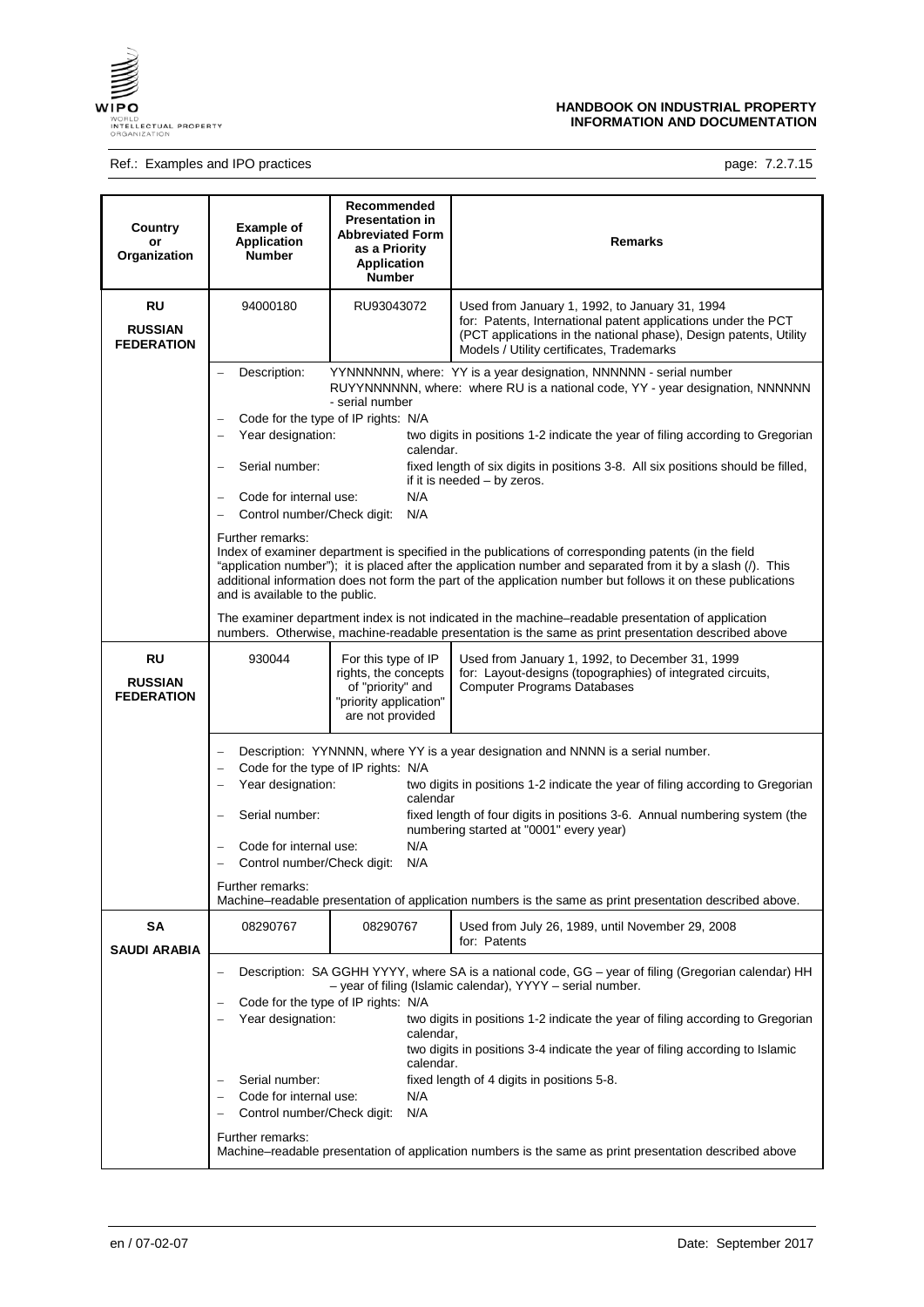

## Ref.: Examples and IPO practices **page: 7.2.7.16** page: 7.2.7.16

| Country<br>or<br>Organization | <b>Example of</b><br><b>Application</b><br><b>Number</b>                                                                                                                                                                                                                                                                                                                                                                                                                                  | Recommended<br><b>Presentation in</b><br><b>Abbreviated Form</b><br>as a Priority<br><b>Application</b><br><b>Number</b> | <b>Remarks</b>                                                                                                                                                                                                                                                                                                                                                                                                                                                                                                                                                                                                                                                                                                                                                                   |
|-------------------------------|-------------------------------------------------------------------------------------------------------------------------------------------------------------------------------------------------------------------------------------------------------------------------------------------------------------------------------------------------------------------------------------------------------------------------------------------------------------------------------------------|--------------------------------------------------------------------------------------------------------------------------|----------------------------------------------------------------------------------------------------------------------------------------------------------------------------------------------------------------------------------------------------------------------------------------------------------------------------------------------------------------------------------------------------------------------------------------------------------------------------------------------------------------------------------------------------------------------------------------------------------------------------------------------------------------------------------------------------------------------------------------------------------------------------------|
| <b>SK</b><br><b>SLOVAKIA</b>  | O-57125-90<br>V-25142/92<br>PVZ 25142/92                                                                                                                                                                                                                                                                                                                                                                                                                                                  | O-57125-90<br>PVZ 25142/92                                                                                               | Used until December 31, 1992<br>for: Trademarks, Industrial Designs                                                                                                                                                                                                                                                                                                                                                                                                                                                                                                                                                                                                                                                                                                              |
|                               | $\circ$<br>$\circ$<br>Year designation:<br>Serial number:<br>Code for internal use:<br>$\equiv$<br>Control number/Check digit:<br>$\overline{\phantom{0}}$<br>Further remarks:<br>application number.                                                                                                                                                                                                                                                                                     | Description: In the above examples<br>Code for the type of IP rights: position 1 (or 1-3)<br>N/A<br>N/A                  | O-57125-90 - trademark application filed in 1990<br>V-25142/92 and PVZ 25142/92 - industrial design applications filed in 1992<br>(from Slovak "Ochranná známka")<br>(from Slovak "Priemyselný vzor")<br>two digits in positions 7-8 (or 9-10) indicate the year of filing according to<br>Gregorian calendar<br>variable length in positions 2-6 or 4-8 (between code for the type of IPR<br>and the year designation). The serial number was allotted in continuous<br>ascending order.<br>Between the code for the type of IPR and the serial number there is a hyphen (or space) and between the<br>serial number and the year designation there is a hyphen or slash.<br>Note: Separators used (hyphen, slash) are not counted for defining the position of elements of the |
| SU<br><b>SOVIET UNION</b>     | 64421<br>21189                                                                                                                                                                                                                                                                                                                                                                                                                                                                            | For this type of IP<br>rights, the concepts<br>of "priority" and<br>"priority application"<br>are not provided           | Used from January 1, 1965, to December 31, 1991<br>for: Design patents, International utility model applications under<br>the PCT (PCT applications in the national phase), Industrial<br><b>Design Certificates</b>                                                                                                                                                                                                                                                                                                                                                                                                                                                                                                                                                             |
|                               | Description: In the above examples: 21189 - Design patent application with serial number 21189.<br>Code for the type of IP rights: N/A<br>Year designation:<br>N/A<br>$\overline{\phantom{m}}$<br>Serial number:<br>variable length, continuous numbering, last part of the number.<br>N/A<br>Code for internal use:<br>Control number/Check digit:<br>N/A<br>Further remarks:<br>Machine–readable presentation of application numbers is the same as print presentation described above. |                                                                                                                          |                                                                                                                                                                                                                                                                                                                                                                                                                                                                                                                                                                                                                                                                                                                                                                                  |
| SU<br><b>SOVIET UNION</b>     | 182                                                                                                                                                                                                                                                                                                                                                                                                                                                                                       | For this type of IP<br>rights, the concepts<br>of "priority" and<br>"priority application"<br>are not provided           | Used from January 1, 1990, to December 31, 1991<br>for: Layout-designs (topographies) of integrated circuits,<br><b>Computer Programs Databases</b>                                                                                                                                                                                                                                                                                                                                                                                                                                                                                                                                                                                                                              |
|                               | Description: NNN, where NNN is a serial number<br>Code for the type of IP rights: N/A<br>Year designation:<br>N/A<br>Serial number:<br>variable length, continuous numbering.<br>N/A<br>Code for internal use:<br>N/A<br>Control number/Check digit:<br>Further remarks:<br>Machine-readable presentation of application numbers is the same as print presentation described above.                                                                                                       |                                                                                                                          |                                                                                                                                                                                                                                                                                                                                                                                                                                                                                                                                                                                                                                                                                                                                                                                  |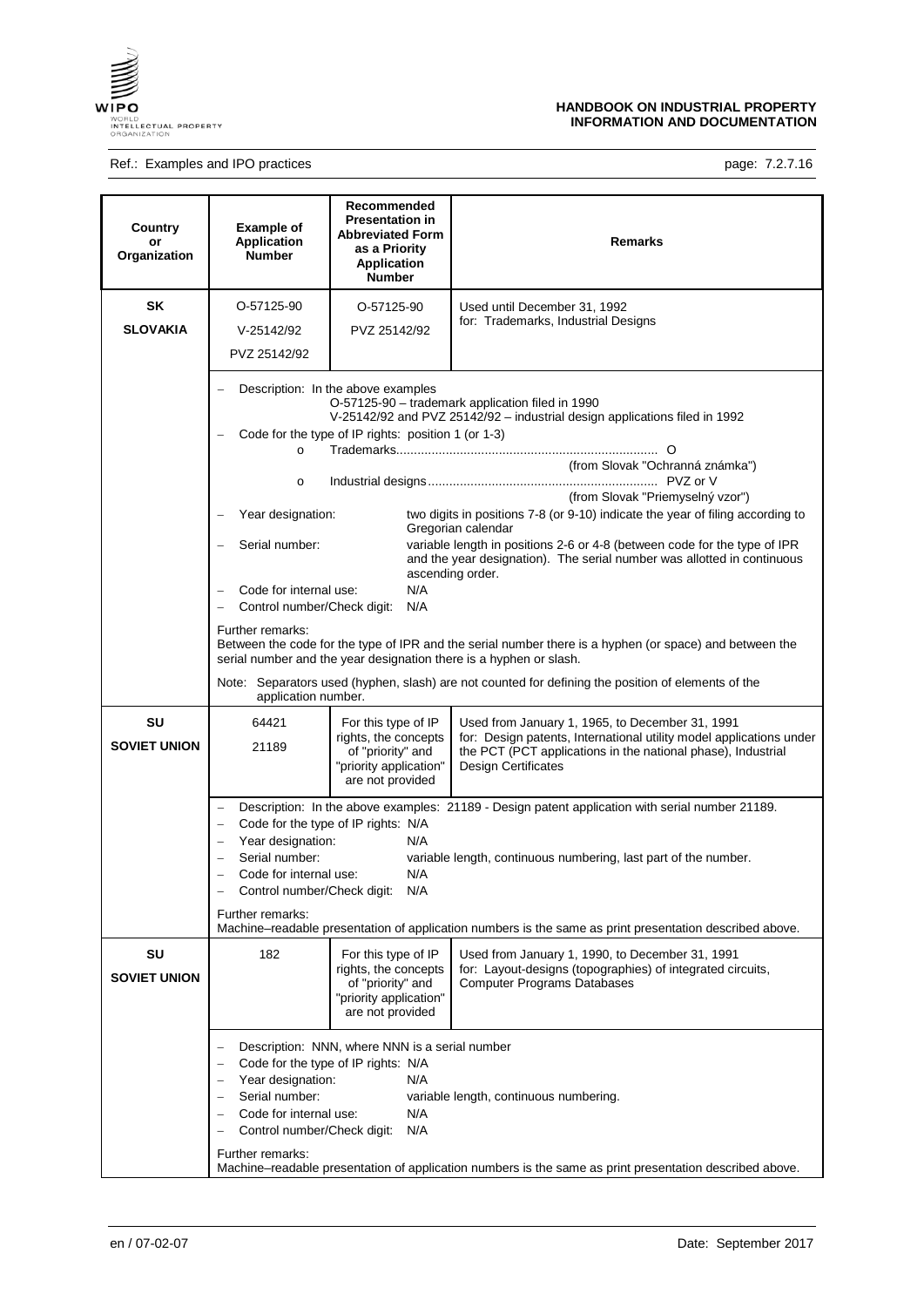

# Ref.: Examples and IPO practices **page: 7.2.7.17** page: 7.2.7.17

| Country<br>or<br>Organization | <b>Example of</b><br><b>Application</b><br><b>Number</b>                                                                                                                                                                                                           | Recommended<br><b>Presentation in</b><br><b>Abbreviated Form</b><br>as a Priority<br><b>Application</b><br><b>Number</b>                                                                                                                                                                                                                                           | <b>Remarks</b>                                                                                                                                                                                                                                                                                                     |  |  |  |
|-------------------------------|--------------------------------------------------------------------------------------------------------------------------------------------------------------------------------------------------------------------------------------------------------------------|--------------------------------------------------------------------------------------------------------------------------------------------------------------------------------------------------------------------------------------------------------------------------------------------------------------------------------------------------------------------|--------------------------------------------------------------------------------------------------------------------------------------------------------------------------------------------------------------------------------------------------------------------------------------------------------------------|--|--|--|
| SU<br><b>SOVIET UNION</b>     | 4916608                                                                                                                                                                                                                                                            | SU2765960                                                                                                                                                                                                                                                                                                                                                          | Used from 1924 to December 31, 1992<br>for: Patents, International patent applications under the PCT<br>(PCT applications in the national phase), Trademarks, Author's<br>certificate for an invention, Inventor's certificates of addition                                                                        |  |  |  |
|                               | Description:<br>Serial number:<br>$\sim$                                                                                                                                                                                                                           | For application numbers: NN - continuing numbering series.<br>For priority application numbers: SUNN, where SU is a national code and<br>NN - proceeding serial number.<br>Code for the type of IP rights: N/A<br>Year designation:<br>N/A<br>variable length, continuous numbering series.<br>Code for internal use:<br>N/A<br>Control number/Check digit:<br>N/A |                                                                                                                                                                                                                                                                                                                    |  |  |  |
|                               | Further remarks:<br>The application number on patent publications was followed by a slash and some internal office information<br>(usually, index of the examination department). This additional information does not form the part of the<br>application number. |                                                                                                                                                                                                                                                                                                                                                                    |                                                                                                                                                                                                                                                                                                                    |  |  |  |
|                               |                                                                                                                                                                                                                                                                    | The examiner department index was not indicated in the machine-readable rendering of the patent.                                                                                                                                                                                                                                                                   |                                                                                                                                                                                                                                                                                                                    |  |  |  |
|                               | Machine–readable presentation of application numbers is the same as print presentation described above.                                                                                                                                                            |                                                                                                                                                                                                                                                                                                                                                                    |                                                                                                                                                                                                                                                                                                                    |  |  |  |
| <b>UA</b>                     | 94105979                                                                                                                                                                                                                                                           | 94105979                                                                                                                                                                                                                                                                                                                                                           | Used from July 1, 1994, to December 31, 1999                                                                                                                                                                                                                                                                       |  |  |  |
| <b>UKRAINE</b>                | 96103829                                                                                                                                                                                                                                                           | 96103829                                                                                                                                                                                                                                                                                                                                                           | for: Patents, International patent applications under the PCT<br>(PCT applications in the national phase), Utility Models / Utility                                                                                                                                                                                |  |  |  |
|                               | 97052271                                                                                                                                                                                                                                                           | 97052271                                                                                                                                                                                                                                                                                                                                                           | certificates, International utility model applications under the<br>PCT (PCT applications in the national phase), Trademarks,                                                                                                                                                                                      |  |  |  |
|                               | 98010008                                                                                                                                                                                                                                                           | 98010008                                                                                                                                                                                                                                                                                                                                                           | Industrial designs                                                                                                                                                                                                                                                                                                 |  |  |  |
|                               | 99020675                                                                                                                                                                                                                                                           | 99020675                                                                                                                                                                                                                                                                                                                                                           |                                                                                                                                                                                                                                                                                                                    |  |  |  |
|                               | Description:<br>YYMMNNNN, where YY are two last digits of the year of filing, MM – month of filing,<br>NNNN - serial number<br>Code for the type of IP rights: N/A                                                                                                 |                                                                                                                                                                                                                                                                                                                                                                    |                                                                                                                                                                                                                                                                                                                    |  |  |  |
|                               | Year designation:                                                                                                                                                                                                                                                  |                                                                                                                                                                                                                                                                                                                                                                    | two digits in positions 1-2 indicate the year of filing according to Gregorian<br>calendar, two digits in positions 3-4 indicate the month.                                                                                                                                                                        |  |  |  |
|                               | Serial number:<br>Code for internal use:                                                                                                                                                                                                                           | N/A                                                                                                                                                                                                                                                                                                                                                                | fixed length of four digits in positions 5-8.<br>one letter code placed after the application number and separated by a<br>slash. For example, 96103829/M - international patent application filed in<br>1996 under the PCT (national phase) with a serial number 3829. This<br>code was not available for public. |  |  |  |
|                               | $\qquad \qquad -$                                                                                                                                                                                                                                                  | Control number/Check digit:<br>Further remarks:                                                                                                                                                                                                                                                                                                                    |                                                                                                                                                                                                                                                                                                                    |  |  |  |
|                               | Machine–readable presentation of application numbers is the same as print presentation described above.                                                                                                                                                            |                                                                                                                                                                                                                                                                                                                                                                    |                                                                                                                                                                                                                                                                                                                    |  |  |  |